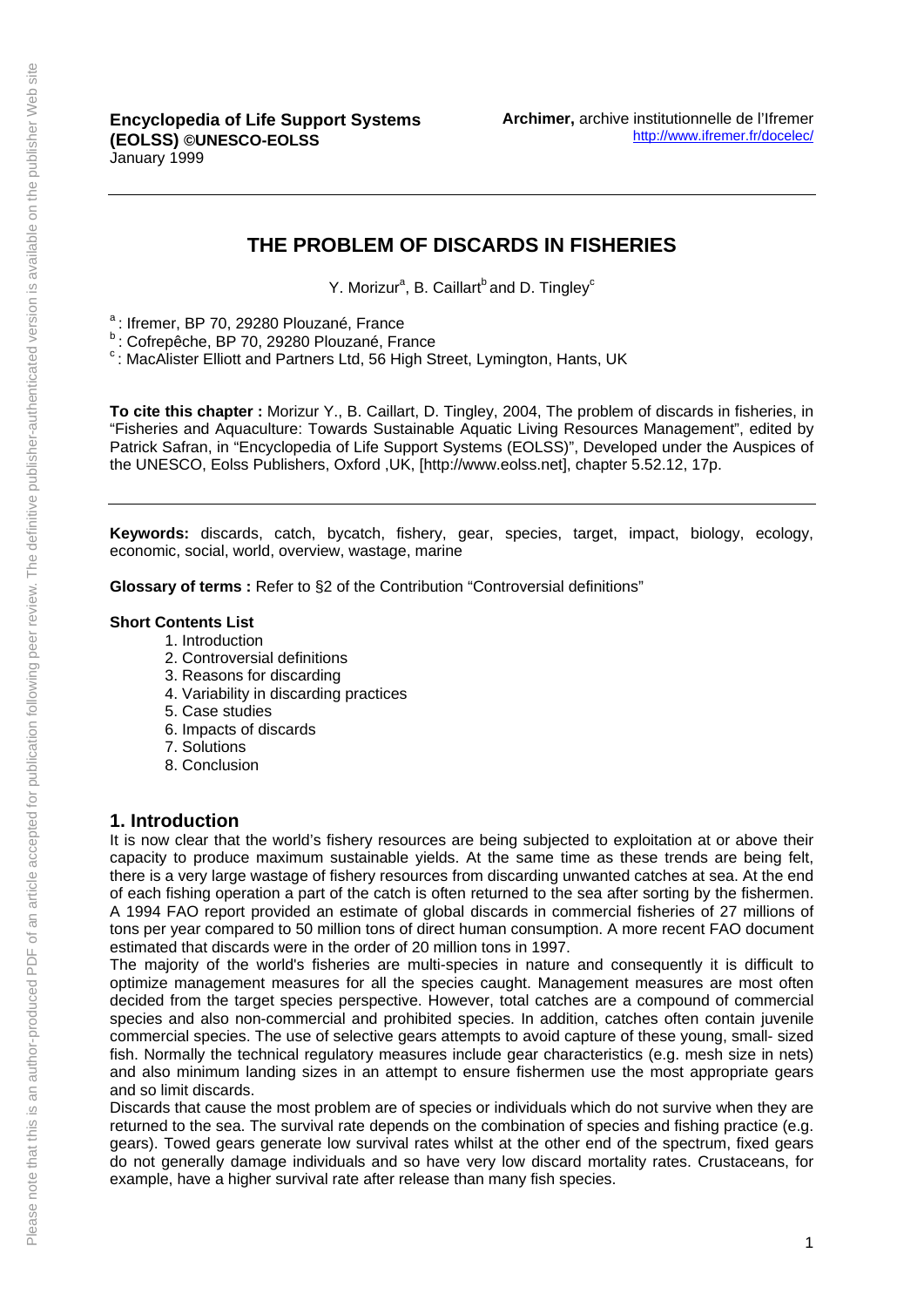#### **2. Controversial definitions**

A variety of terms has been used in the literature related to wastage in fisheries and there have been many attempts at definition. Discards do not generally include offals which are returned to the sea during primary processing on board fishing boats. It is necessary to give a more precise definition of the word " catch " which can refer to total catch and also the retained catch (i.e. landings). The term " by-catch " used in scientific and popular literature has been subject to a variety of interpretations, some of which are overlapping or contradictory. By-catch can sometimes mean discards of target and non-target species. It can also be used as a generic term, applying to that part of the catch made of non target species or species assemblages. Therefore, by-catch can include discarded catch plus the retained catch of non targeted species. " Incidental catch " is an other controversial term which sometimes refers to the retained catch of non-targeted species and other times can mean catch of undesirable species like mammals, some of which are discarded because of regulations covering protected species. " Protected species " are those species under international protection as outlined by international conventions. In some regulatory frameworks (i.e. European fisheries regulation) protected species are dealt with alongside commercial species under fisheries management policies.

In this paper, catch will be used to mean total catch including target and non-target catch, landings will be referred to as retained catch and discards as non-retained catch. Care should be taken with interpretation of the discard ratio which is the ratio of non-retained catch versus total catch. This ratio may be expressed in numbers of individuals or in weight according to available data.

#### **3. Reasons for discarding**

Three are three main reasons for discarding at sea: management measures and economic and technical reasons.

Management measures in some fisheries place a legal obligation on fishermen to discard a part of their catch at sea. When the allowable catch quota is achieved for a species, landings of excess catch are prohibited and the fisherman theoretically have no other alternative but to dump the over quota volume at sea. However, in reality over quota catches are often landed illegally and are termed 'black fish'. Minimum landings size regulations protect juveniles from being landed but those that are caught by fishing gear must be discarded to ensure compliance. In some fisheries a specific small mesh size is allowed for a target species of small size but in order to protect other species being caught, there is a maximum threshold allowed in the landings for commercial nontarget species expressed as a percentage of the retained catch. Closed and protected fishing areas are also used to restrict the catch of some commercial species which can not be caught at all or are allowed to be caught in a limited proportion. Some species are protected by regulations or international conventions such as the CITES list of endangered species (marine mammal, turtles, etc.). and should be immediately returned to sea when caught.

There is often a strong economic motivation for discarding. Some species have no commercial value locally or seasonally due to poor conditions whilst other species are caught in unmarketable sizes. After the majority of hauls, and especially during long trips, the catch is sorted to retain only that part of the catch which maximizes value. This is commonly referred to as high-grading and discards are made of part of the catch after taking into account the value of species, the processing time on board and the remaining storage space on board. Fish that are damaged during operations are often discarded because of their unmarketable aspect. Catch is sometimes returned to the sea even before it reaches the deck. This can occur on some pelagic trawlers if the species composition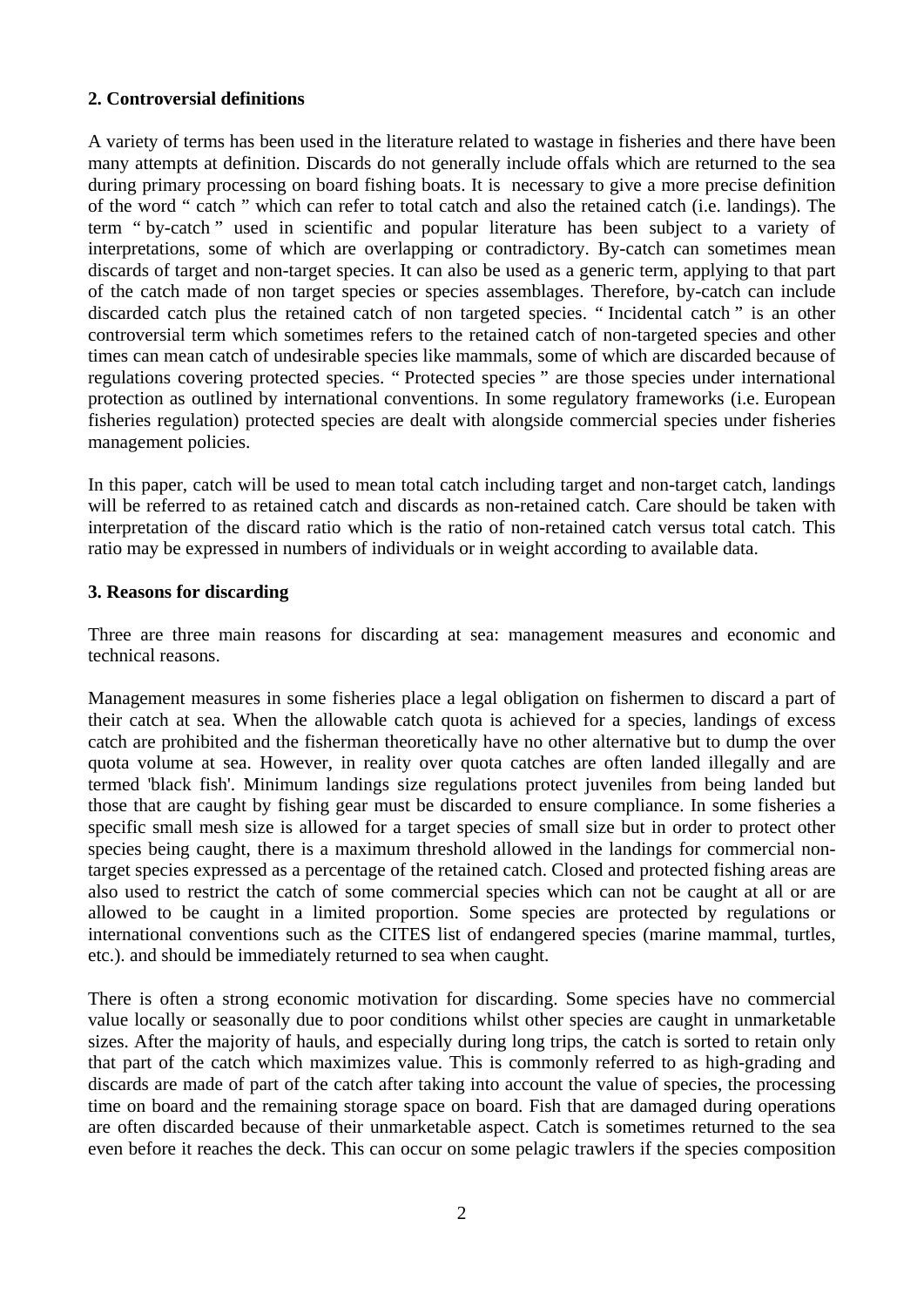in the catch is not deemed to be of sufficient value before pumping process to bring that catch of board is initiated.

In some cases, a part of the catch is lost for technical reason before arriving on board. This induced mortality is an accidental discard which can be estimated and can occur when catch is too heavy to be hauled on deck.

The regulatory, economic and technical reasons for discarding are summarized in Figure 1 along with the different steps of fishing. For each commercial species, there can be at least seven reasons for discarding:

- damage
- unmarketable size
- undersized individuals (MLS)
- quota (achieved)
- percentage of bycatch (achieved proportion)
- high-grading (maximization of the value of the catch)
- fishing techniques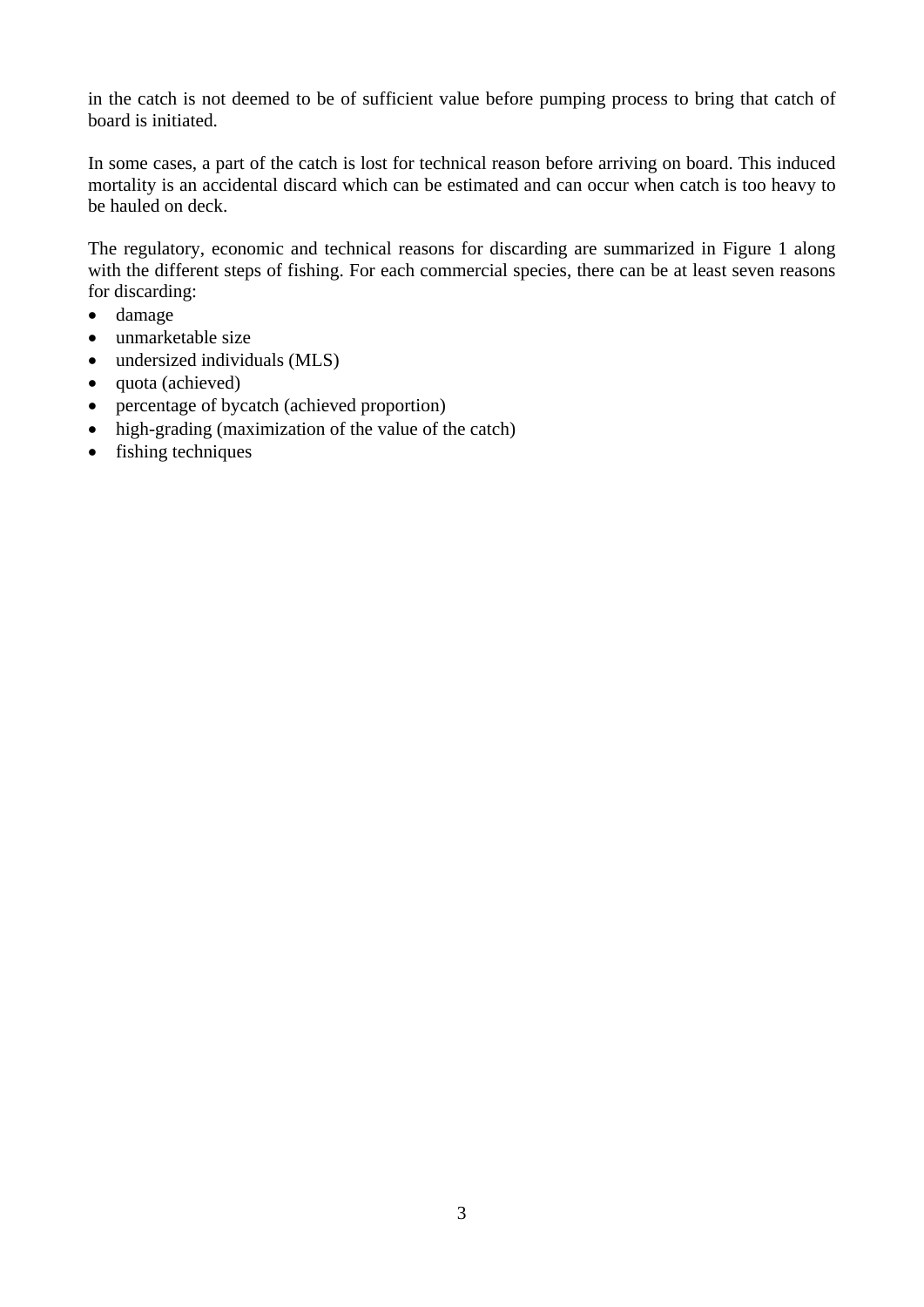

Figure 1 : Chart explaining the reasons for discarding during the process of fish catching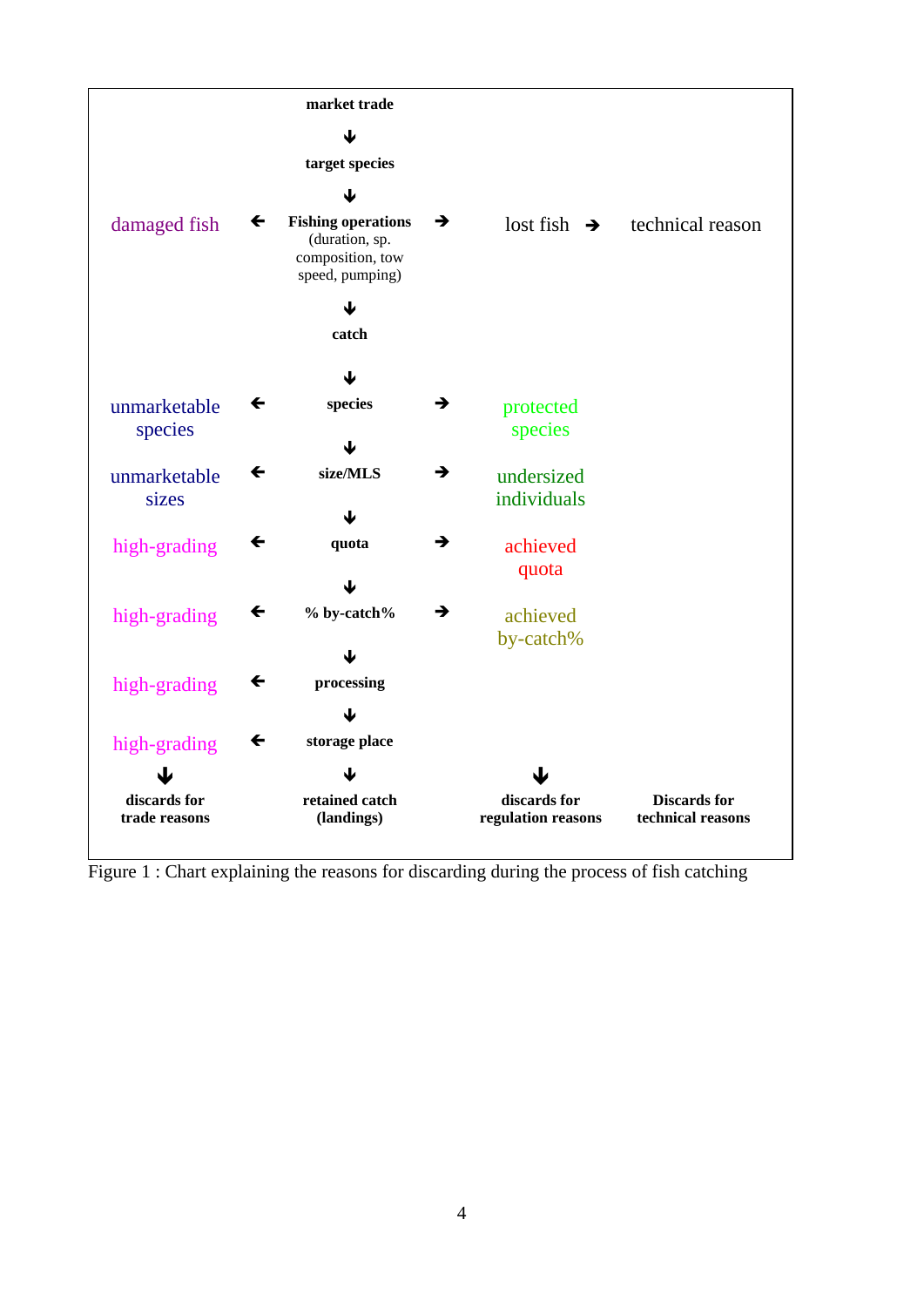



Morizur Y., Tregenza N., Heessen H., Berrow S., Pouvreau S. (1997). *By-catch and discarding in pelagic trawl fisheries,* 124 pp. European Commission, DGXIV- Study /93/017.

The problem of discard wastage cannot begin to be remedied unless the motivation to discard is understood. An example of reasons for discarding is taken from the study of discards in pelagic trawl fisheries of the North East Atlantic (Figure 2). Several ways of estimating discards exist but the most effective solution is to place observers on board vessels.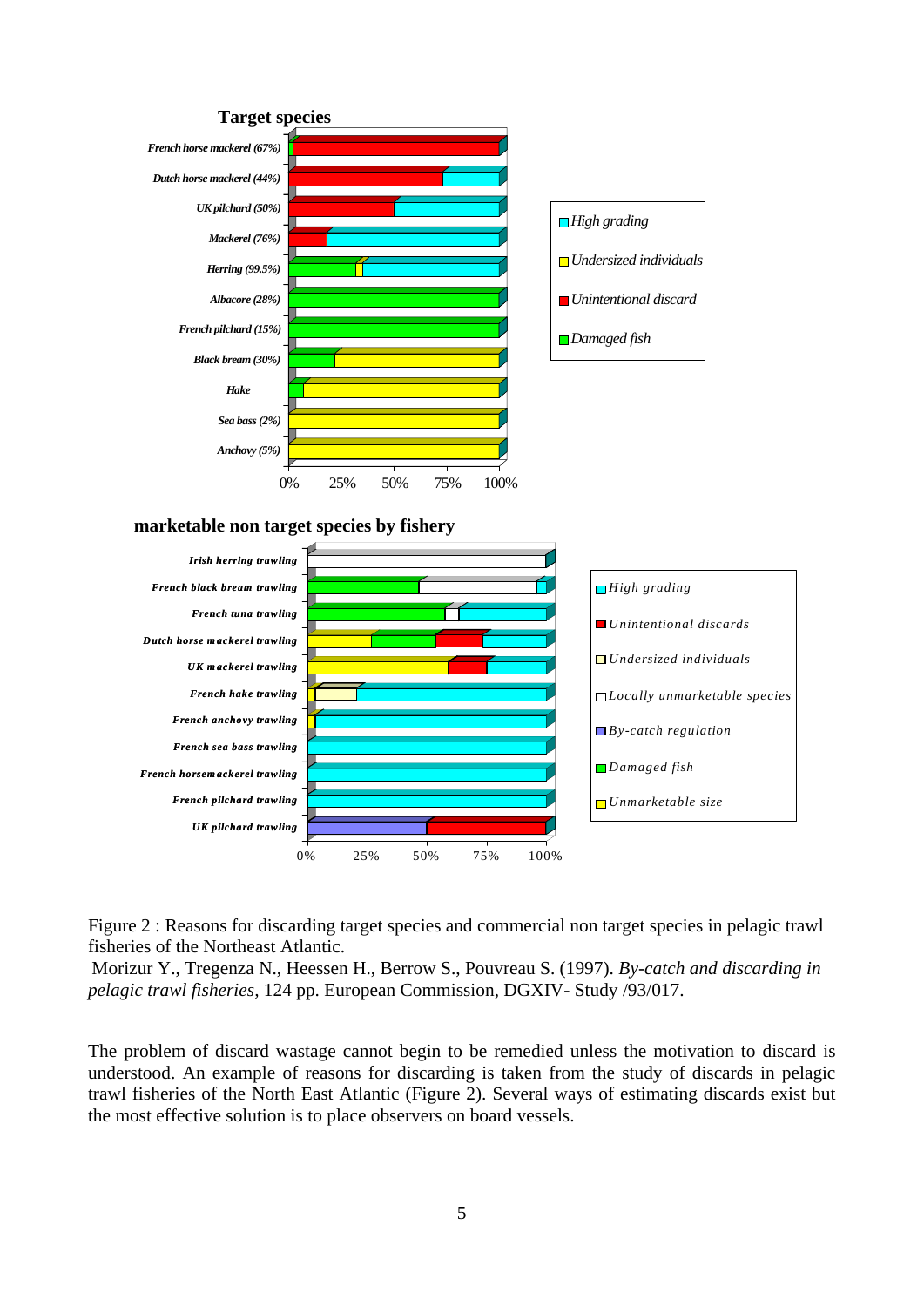#### **4. Variability in discarding practices**

A high variability exists in discarding practices. Non target species and discards are quantitatively and qualitatively unequal in the different fisheries which have been investigated according to fishing techniques and areas. The selectivity of fishing operations varies depending on the type of gear being used which also has an effect on the survival rate of discards. Using the same fishing gear in different areas can induce different discard problems depending on local bio-diversity and species abundance of the fishing area.

The quantity and size of the discarded individuals of one species, sampled in the same area are not necessarily the same. This difference is illustrated in the western English Channel fishery for the anglerfish (Figure 3) and is due to gear selectivity and mesh size. The trawling discards are composed of juveniles and those of netting are damaged adult individuals.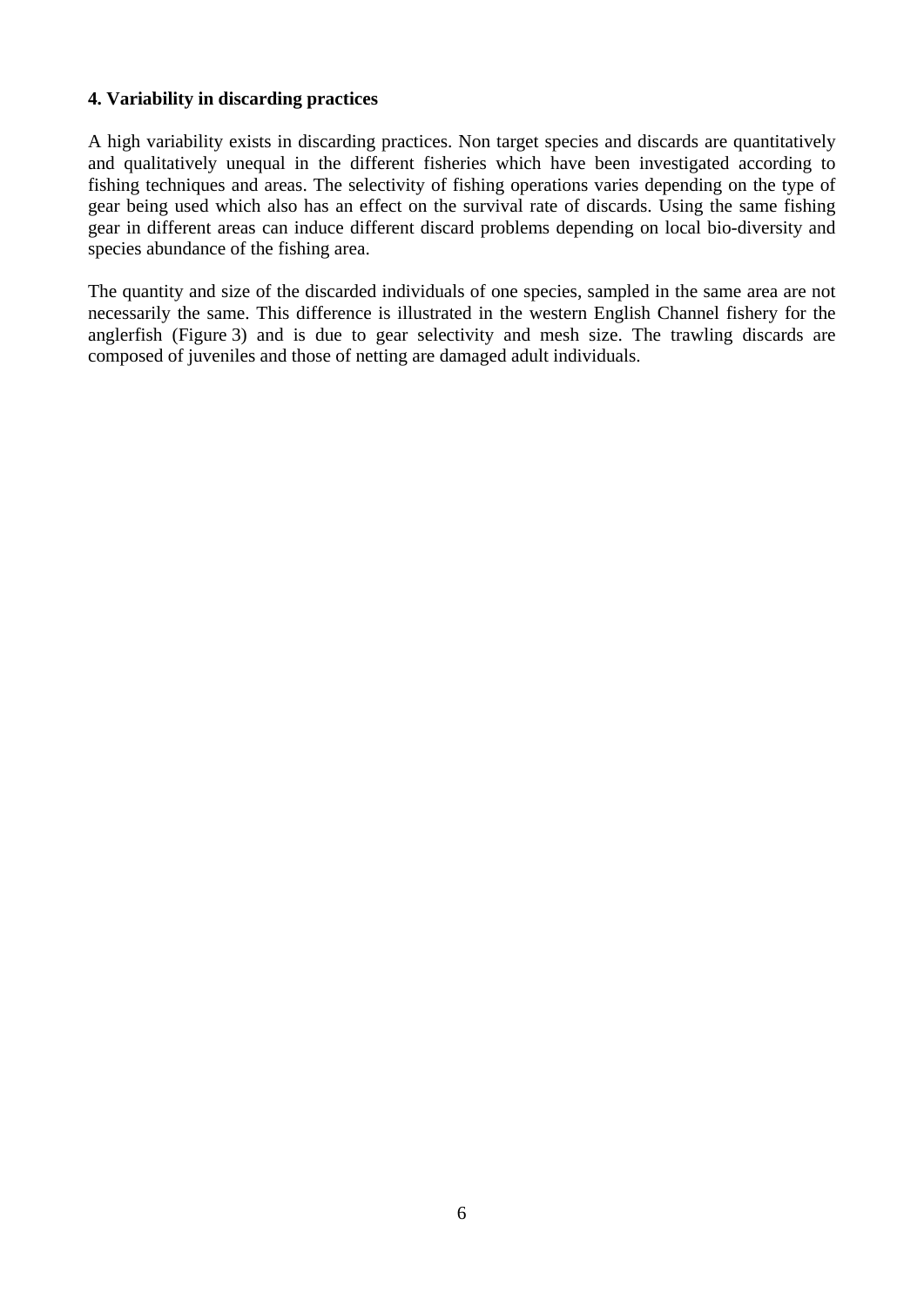





Anglerfish catches in numbers per fishing day for trawling and per hauling day for netting

Figure 3 . Length compositions of anglerfish in catches (landings and discards) with different gears and mesh size (50-60 mm , 80 mm ; 270-320 mm).

Morizur Y., Pouvreau S., Guénolé A. (1996). *Les rejets dans la pêche artisanale française de Manche occidentale*, 127 pp. Collection Pêches maritimes, IFREMER, France.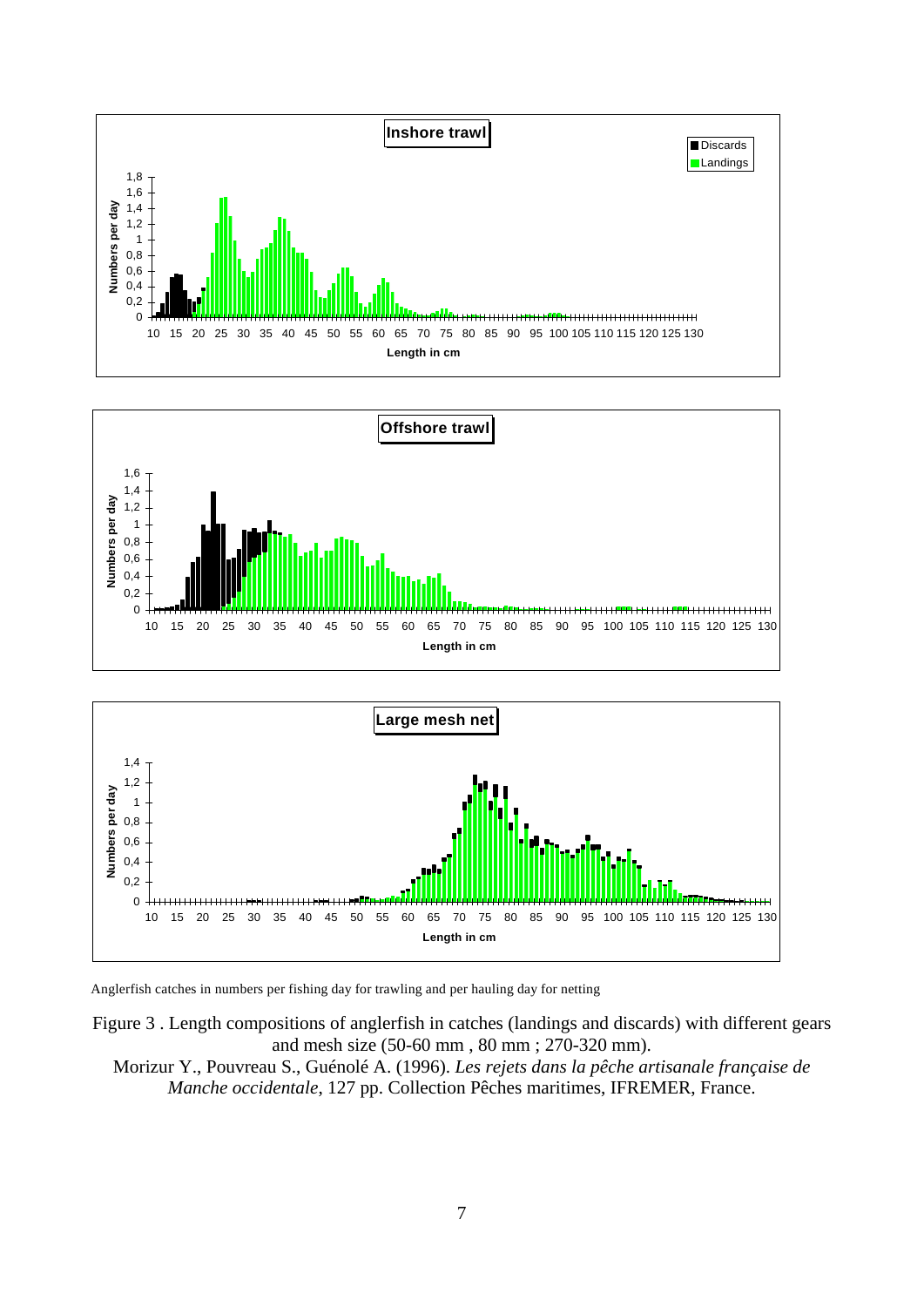Discards quantity can be locally different because of market and fishing practices. For example, a precise size range of a species can be landed specifically for the potting vessel bait market. This activity was observed for red gurnard in a study of discards from French inshore trawling in the Western English Channel (Figure 4). If a fishery is located in a nursery area, a high discard rate can be a result of the presence of juveniles although to counter this regulatory policy can be varied in a way that minimizes discards by controlling the fishing area and season.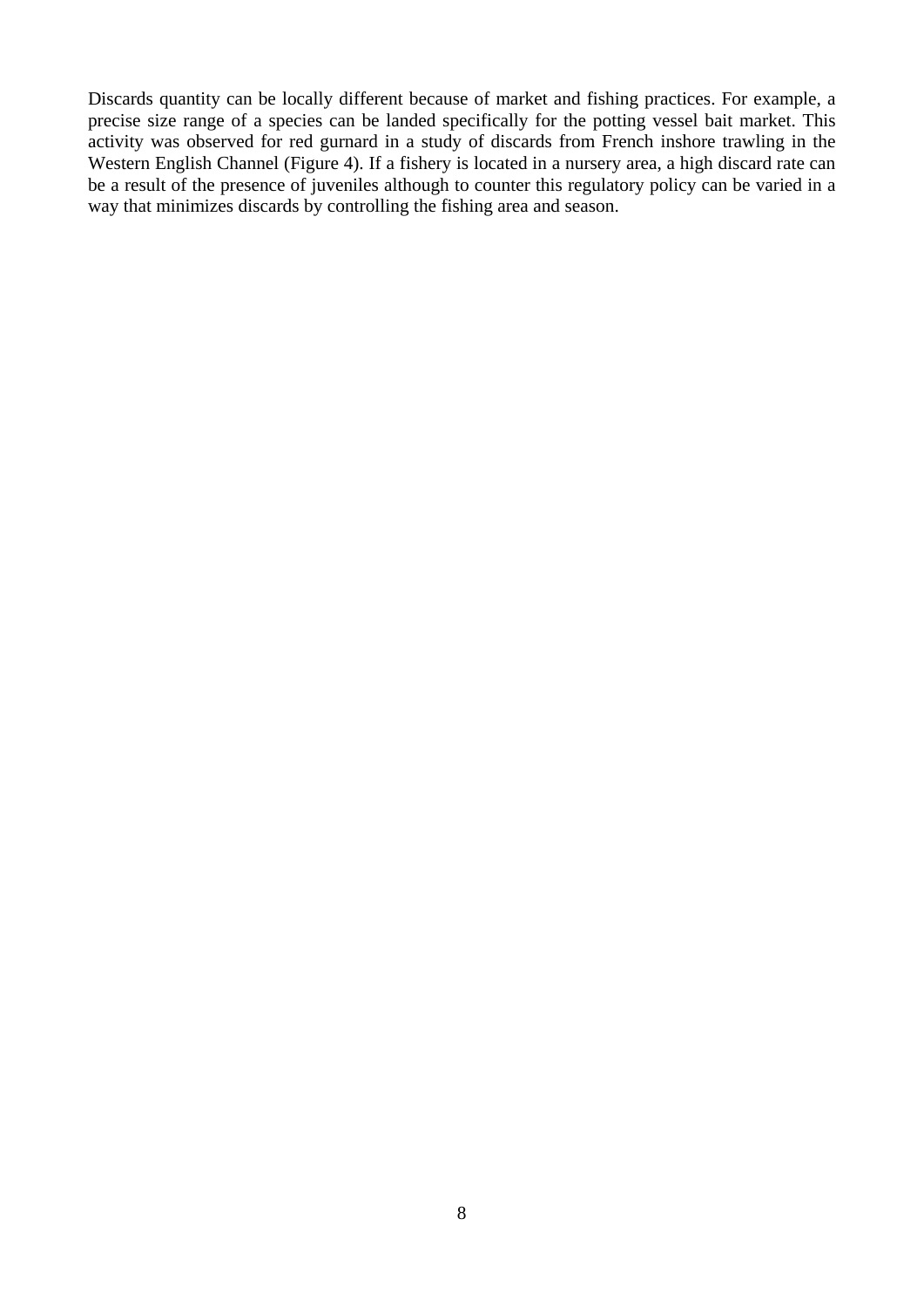

Figure 4 : Length compositions of red gurnard discards and landings at French ports from the Western English Channel (Morizur et al., 1996). At Saint-Brieuc, a size range is landed to be used as bait for potting vessels instead of being discarded.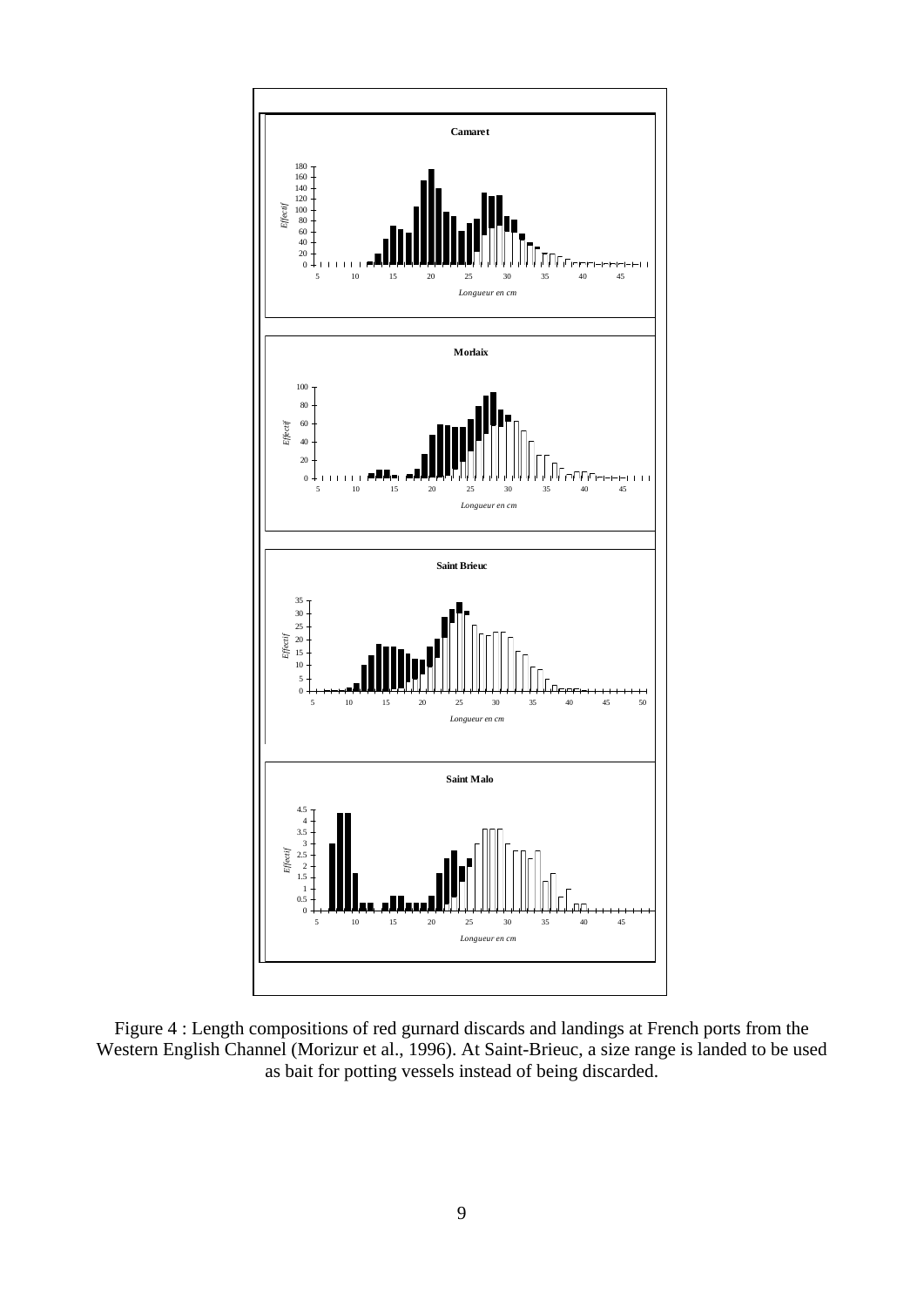For all these reasons, the level of discards is different according to world areas (Table 1). Just over one-third of total discards originate from fisheries conducted within the Northwest Pacific. The main other areas are Northeast Atlantic, West Central Pacific and Southeast Pacific. All species are subject to different levels of discarding (Table 2). For example, shrimp and prawn fisheries suffer the highest rates of discarding while lobster fisheries are among the least affected, with discards often being of released alive.

As discard ratios are typically expressed by weight or numbers, it is impossible to conclusively rank fisheries by the highest recorded discard ratios. The discard rate varies according to the gears used and Table 3 indicates the discard rate by weight. Shrimp trawls create the highest discard ratios whilst pelagic gears (pelagic fish trawl and purse seine) generally have the lowest discard rates. A high variation is observed between pots and trap fisheries, with the highest rates found in the Bering Sea.

| <b>AREA</b>                                                                                                                                                                   | $\bar{a}$ of |  |
|-------------------------------------------------------------------------------------------------------------------------------------------------------------------------------|--------------|--|
|                                                                                                                                                                               | global       |  |
|                                                                                                                                                                               | discards     |  |
| Northwest Pacific                                                                                                                                                             | 33.81        |  |
| Northeast Atlantic                                                                                                                                                            | 13.59        |  |
| West central Pacific                                                                                                                                                          | 10.28        |  |
| Southeast Pacific                                                                                                                                                             | 9.63         |  |
| West Central Atlantic                                                                                                                                                         | 5.93         |  |
| West Indian Ocean                                                                                                                                                             | 5.45         |  |
| Northeast Atlantic                                                                                                                                                            | 3.42         |  |
| Southwest Atlantic                                                                                                                                                            | 2.97         |  |
| East Indian Ocean                                                                                                                                                             | 2.97         |  |
| <b>East Central Pacific</b>                                                                                                                                                   | 2.84         |  |
| $\sqrt[{\scriptscriptstyle (a)}]{\cdot \!\! {\scriptscriptstyle >}}\!\!$ $\sqrt[{\scriptscriptstyle (b)}]{\scriptscriptstyle (c)}}$ expressed as a % to global world discards |              |  |
| (modified from FAO, 1994)                                                                                                                                                     |              |  |

Table 1 : Top ten world area with the highest weight of discards (modified from FAO, 1994*).*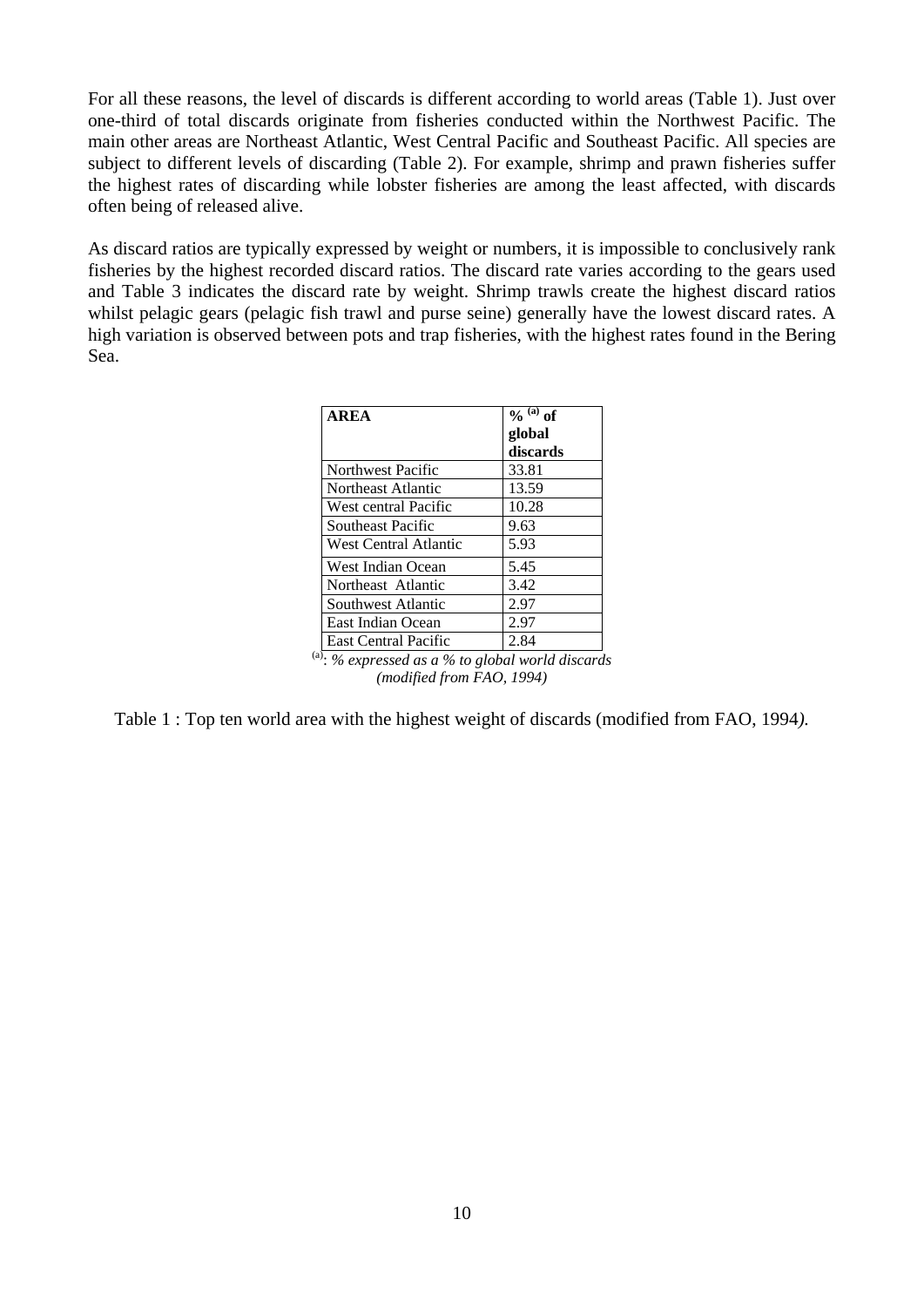| <b>Species groups</b>      | $\frac{6}{9}$ (a) of |
|----------------------------|----------------------|
|                            | global               |
|                            | discards             |
| Shrimps, prawns            | 35.21                |
| Redfishes, basses, congers | 13.44                |
| Herrings, sardines,        | 10.32                |
| anchovies                  |                      |
| Crabs                      | 10.28                |
| Jacks, mullets, sauries    | 9.65                 |
| Cods, hakes, haddocks      | 9.40                 |
| Flounders, halibuts, soles | 3.50                 |
| Tunas, bonitos, billfishes | 2.74                 |
| Squids, cullet fishes,     | 0.71                 |
| octopuses                  |                      |
| Lobsters, spiny-rock       | 0.42                 |
| lobsters                   |                      |

 $(a)$ : % expressed as a % to global world discards (modified from FAO, 1994)

Table 2 : Top ten of species group with the highest weight of discards*.* 

| Shrimp trawl           | 0.91                | 0.94 |
|------------------------|---------------------|------|
| Gear                   | <b>Discard</b>      |      |
|                        | rate <sup>(a)</sup> | maxi |
|                        | mini                |      |
| Shrimp trawl           | 0.91                | 0.94 |
| Non pelagic fish trawl | 0.67                | 0.84 |
| Pelagic fish trawl     | 0.00                | 0.01 |
| Longline               | 0.21                | 0.53 |
| Purse seine            | 0.00                | 0.45 |
| Danish seine           | 0.26                | 0.33 |
| Pot/Trap               | 0.26                | 0.78 |

 $\frac{a}{a}$ : discard rate is expressed as discards / total catches (modified from FAO, 1994)

Table 3 : Discard rates by gear type.

In many of the world's regions, more than half of the total volume of discards is generated by shrimp fisheries. Discard volumes from the all shrimp fisheries in the world were estimated at 9.5 millions tons by FAO (1994). These fisheries are mainly concentrated in the Northwest Pacific and West central Pacific (these two areas represent more than half of the total estimated global discards) and in the West central Atlantic.

#### **5. Case studies**

The following regions have been chosen to illustrate the variety and extent of the discards problem in fisheries. The geographical focus ranges from the Northwest Atlantic fisheries, to the Northeast Atlantic region, which is primarily fished by European Union member states and the Madagascar shrimp fishery.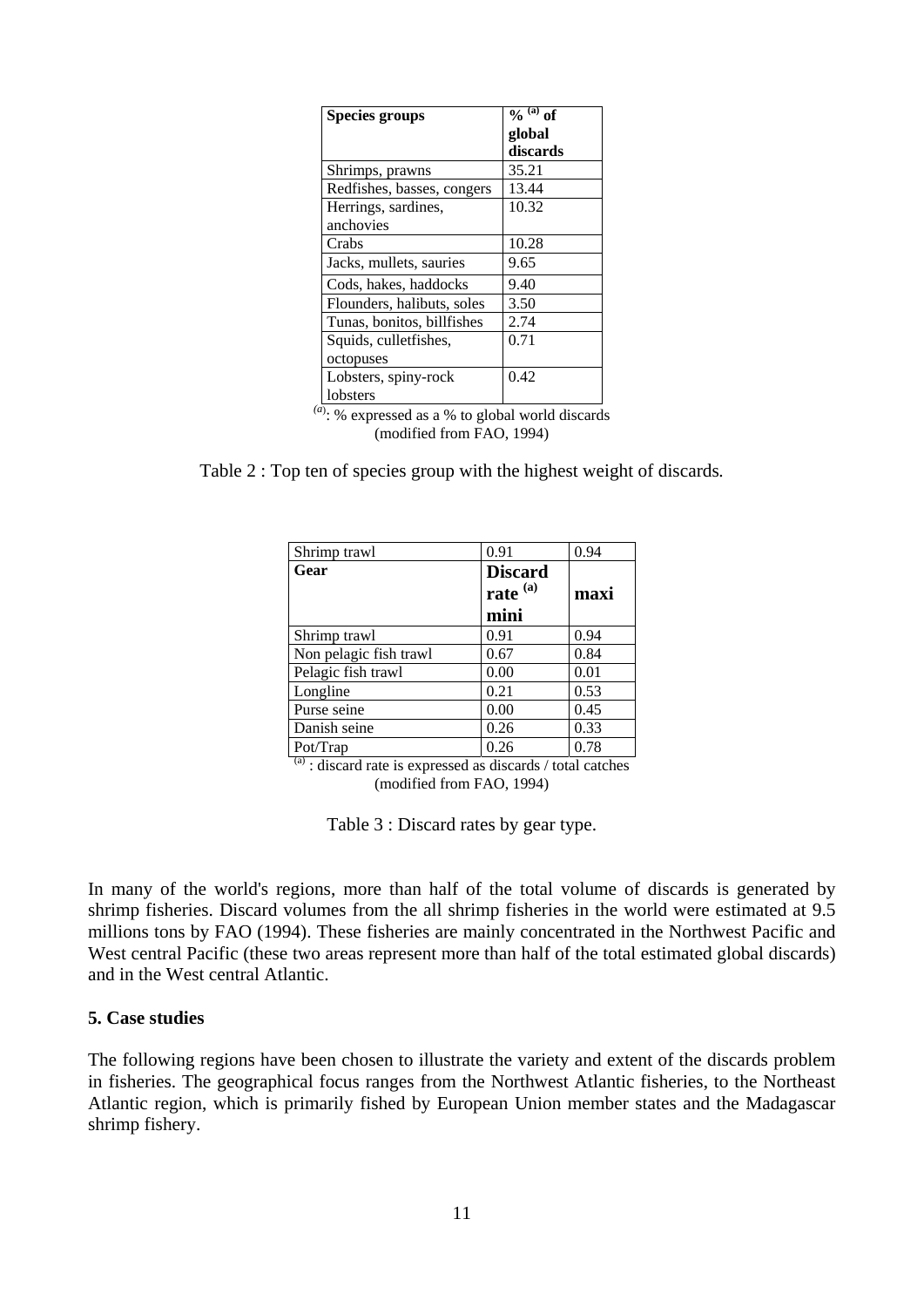#### **5.1 The Northwest Atlantic fisheries**

The results of a comprehensive discard study program in the U.S. fisheries Northwest Atlantic region were reported at a 1998 symposium of the American Fisheries Society. Discard problems in this area manifest in several important ways:

- marketable species too small
- species with no current market
- protected species caught unintentionally.

The discard rates of sub-legal sizes of species such as haddock and yellowtail flounder *Limanda ferruginea* appear to vary with the year class strength. This is accentuated by the fact that fishermen are attracted by the catch of abundant year classes and such behavior increases the quantity of legal discards. The example of the strong 1987 year class of yellowtail flounder on Southern New England illustrates the discard problem in the area. In 1992, 46.5 million undersized (sublegal) fish which represents about 60 % of the year class were discarded. The foregone value of this catch due to discards is conservatively estimated to exceed US\$ 50 million.

The catch of non-marketed species is also relatively high. The predominant non target species caught in the yellowtail flounder fishery of Southern New England region is skate *Raja erinacea* which is not used for human consumption and is landed only for bait. Thus large quantities are discarded. Otter trawl and gillnet fisheries of this area have discards of spiny dogfish *Squalus acanthias*, red hake *Urophycis chuss*, sculpins, sea raven *Hemitripterus americanus*, four-spot flounder *Lepidorhombus boscii* and ocean put *Macrozoarces americanus*. In the Gulf of Maine gillnet fishery targeted at cod, pollock and spiny dogfish, most of the discards result from unmarketable species.

Some catches of protected species (marine mammal, turtle and bird species) are reported in various fisheries, mainly those using long line or gillnet gear. Catches of dolphins, pilot whales *Globicephala melaena* and other marine mammal species and turtles have been monitored in offshore fisheries.

The data collected during 1989-1992 from the mixed species otter trawl fisheries of the Georges bank-Southern New England show that the discard rate for all species caught varies significantly according to mesh size (Figure5). This result has implications for the design of mesh retention studies in order to decrease the amount of discards in that area.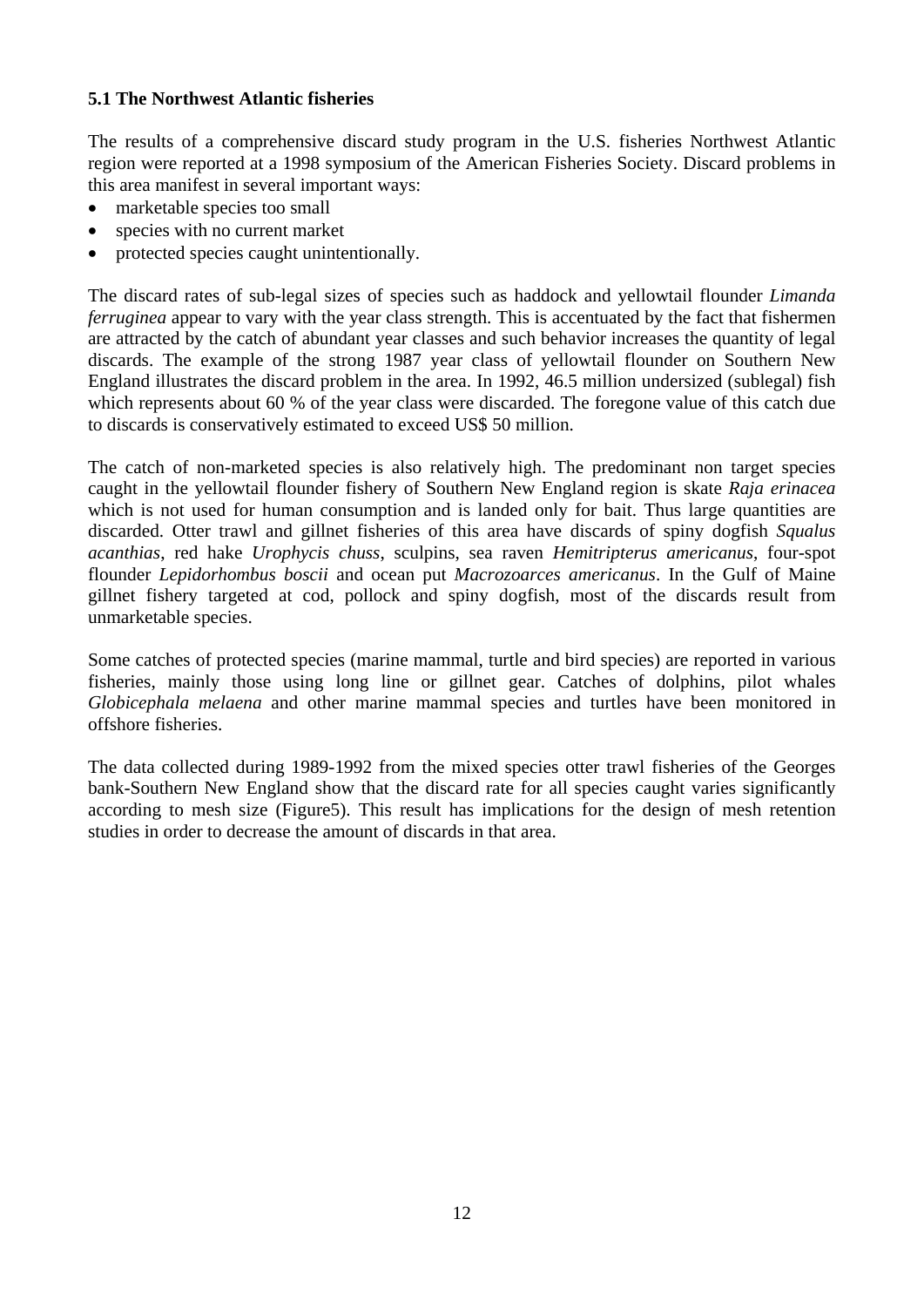

Figure 5. Effect of mesh size in trawls on the proportion of discards for all species in the Northwest Atlantic off the U.S., 1989-1992. Murawski S.A. (1993). *Factors influencing by-catch and discards rates: analyses from* 

*multispecies / multifishery sea sampling,* 17 pp. NAFO SCR Doc. 93/115.

Differences also appeared according to the principal species sought. Flatfish fisheries produce proportionally greater discards while fisheries for groundfish (e.g. silver hake) and pelagics produce the lowest discard rates. The directed skate fishery also produces a relatively low discard rate but in general skate are discarded in quantity in most trawl fisheries; the overall discard rate is 89% for that species. Other factors influencing discards were year and tow duration.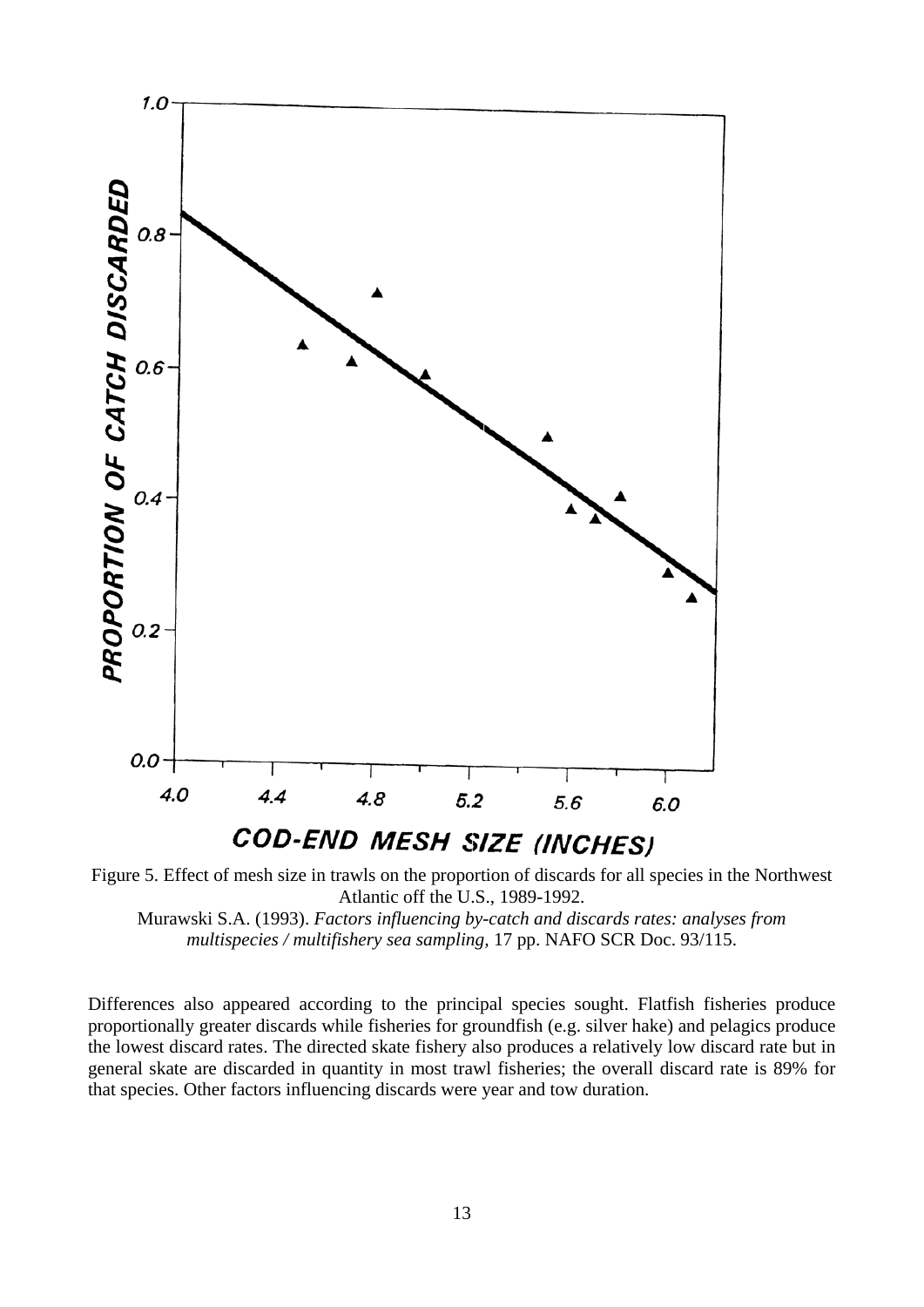#### **5.2 The European Union fisheries**

In the Northeast Atlantic region, the European Union encourages studies about discards. In 1992, the European Commission provided a synthesis report about discard practices in Europe. Updated reports are under-progress.

The problem of discards has been studied in some details for the North Sea where a number of different fisheries are prosecuted, using a variety of gears fishing for various target species. Some of the problems are exacerbated by the fact that different fishing nations exploit the same stocks.

The North Sea discard situation is summarized in Table 4. It can be seen that, in most instances, discards are made up of target species considered unsuitable for landing with the main reasons being:

- undersized fish
- quota already reached
- target species in poor condition for market (i.e. not enough eggs or fish exhausted after reproduction)

| <b>Fishing gear</b>              | Fisheries                                       | <b>Discards</b>                                              |
|----------------------------------|-------------------------------------------------|--------------------------------------------------------------|
| <b>Active demersal gears</b>     |                                                 |                                                              |
| Trawl (for human consumption)    | Nephrops, cod, haddock, whiting                 | Target species undersized, by-catches                        |
| Trawl (for fish meal)            | Small fish (sprat, pout, sardine,<br>sandeels)  | Few, non selective fishing                                   |
| Purse seine for demersal species | Cod, haddock, whiting, plaice, sole,<br>.       | Target species undersized, by-catches                        |
| Shrimp Trawl                     | Northern shrimp                                 | Flatfish and juveniles of gadids                             |
| Beam Trawl                       | Flatfish (sole and plaice)                      | Target species undersized, by-<br>catches, benthic organisms |
| Dredge                           | Shellfish                                       | Flatfish, damages to benthic<br>organisms                    |
| Active pelagic gears             |                                                 |                                                              |
| Seines, pelagic trawls           | Herring, mackerel, sprat                        | Few discards of target species                               |
| Passive gears                    |                                                 |                                                              |
| <b>Nets</b>                      | Various fish species (cod, turbot,<br>monkfish) | Birds, seals, by-catches                                     |
| <b>Traps</b>                     | Shellfish                                       | Target species undersized                                    |
| Longline and handline            | Demersal species                                | Birds, some by-catches (sharks)                              |

Table 4. : Overview of the main fisheries in the North Sea, with target species and discards.

Although the current situation raises some issues of concern for the future of the industry, little is known about the precise discard rate in the various fisheries. Performance of the demersal trawl gear, which is thought to be one of the less selective gears, have been examined. For example, in the North Sea Norwegian lobster *Nephrops norvegicus* fishery, approximately 22 per cent of total catches in weight are landed. Discards include *Nephrops* themselves (damaged, undersized) of which between 40 to 75 per cent are believed to survive. Non target species discards proportions were estimated as being whiting *Merlangius merlangus* up to 24 per cent, dab *Limanda limanda* 8 per cent and various species of skates (Rajidae). The North Sea beam trawl fishery provides another example of discards associated with demersal trawl gear. Vessels target primarily sole *Solea vulgaris* and plaice *Pleuronectes platessa* but also catch turbot, cod, brill *Scophthalmus rhombus*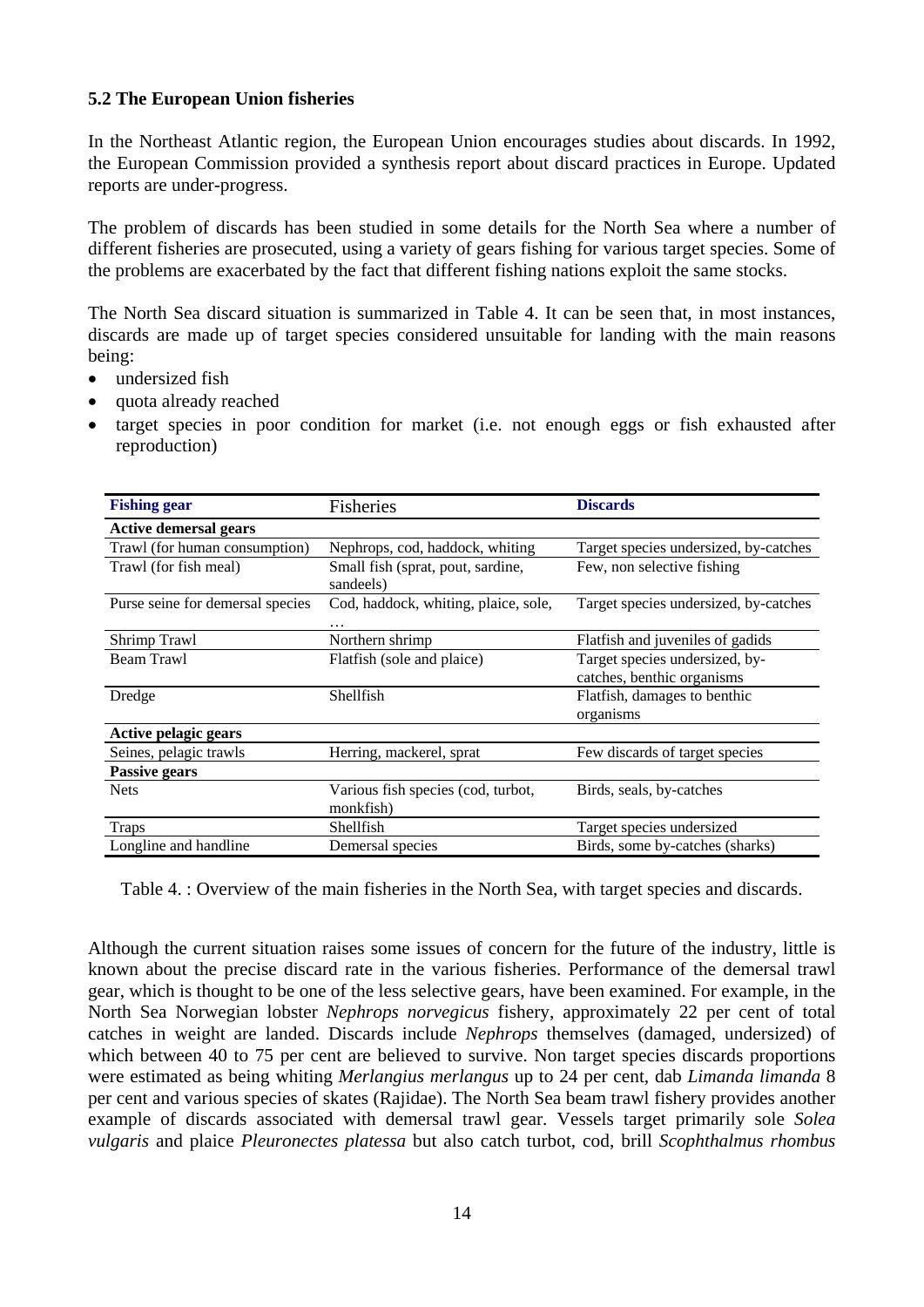and whiting. The proportion of landed weight varies between 5 and 43 per cent of the caught weight. Dab is the main species discarded (61 per cent in weight) followed by plaice (24 per cent in weight) and whiting (7 per cent in weight). The main reason for discards is the small size of the individuals. Pelagic trawling may be more species selective as catches of the target herring *Clupea harengus* and mackerel have little by-catch, but up to 15 per cent of the target species may be discarded due to quota limits (individual quotas prevail in this fishery) or inappropriate sizing for the market.

This North Sea situation is very conflicting and casts doubts over the way stocks are managed. For example, the aggregate quota for haddock is approximately 130 000 tons for the North Sea, but discarding data show that about 60 000 tons are discarded at sea, and the spawning biomass varies between 150,000 and 160 000 tons. These figures demonstrate that the volume of fish actually caught from the sea, though approximately half is discarded, is much greater than the official catch rates set by regulatory quotas . The same applies for whiting which is also protected by a TAC, but heavily discarded in many fisheries. This hampers durable and effective management of the natural stocks.

## **5.3 The shrimp fishery in Madagascar**

Around eighty freezers trawlers of between 15-35 meters long work in this fishery and in 1993 8 360 tons of shrimps were landed whilst at the same time 35 000 tons of fish and crustaceans were discarded. The mortality rate of discards was particularly heavy, being estimated at 95 per cent. This large discard ratio is due to the low price of fish compared to shrimp even though the discards represented 20 000 tons of consumable fish.

Over 100 species of fish are caught by the shrimp trawlers, but only 30 of them make up 80 per cent of the total weight of the discards. The discards include valuable species such as barracuda *Sphyraena* sp., kingfish *Scomberomorus commersoni*, turbot *Psettodes erumei* and croaker *Otolithes ruber*. The average yearly weight of such valuable species is 4 700 tons. Discards also include less valuable species which could have some utilization on the local market. These are notably Indian mackerel *Rastrelliger kanagurta*, horse mackerel *Decapterus russeli* and sardine *Dussumeria acuta*. Annual yields of these species are estimated at 20 000 tons.

In the case of the shrimp fishery, the high value of the products and the dependency of the country on this activity for hard currency earning makes difficult the implementation of any regulation that would substantially decrease the catches of target species. Rather, given the high proportion of edible species caught, research programs have established some procedures to collect the by-catches at sea from the shrimpers and process and market them. This provides an alternative mean of durable management by using fish that would have been otherwise wasted.

#### **6. Impacts of discards**

## **6.1. Biological and ecological impact**

Data suggest that the survival of most discarded species is low and therefore discards may be a significant part of the fishing mortality. Discards are sometimes so high for some species in the North Sea, the Northeast USA, some areas of Africa and off the Brazilian coast that they are reported in many years to equal or exceed the landings. A great number of species are affected by discarding. For example, in the Australian northern prawn fishery more than 240 species including 75 families of fish, 11 of shark and several crustaceans and molluscs have been recorded in the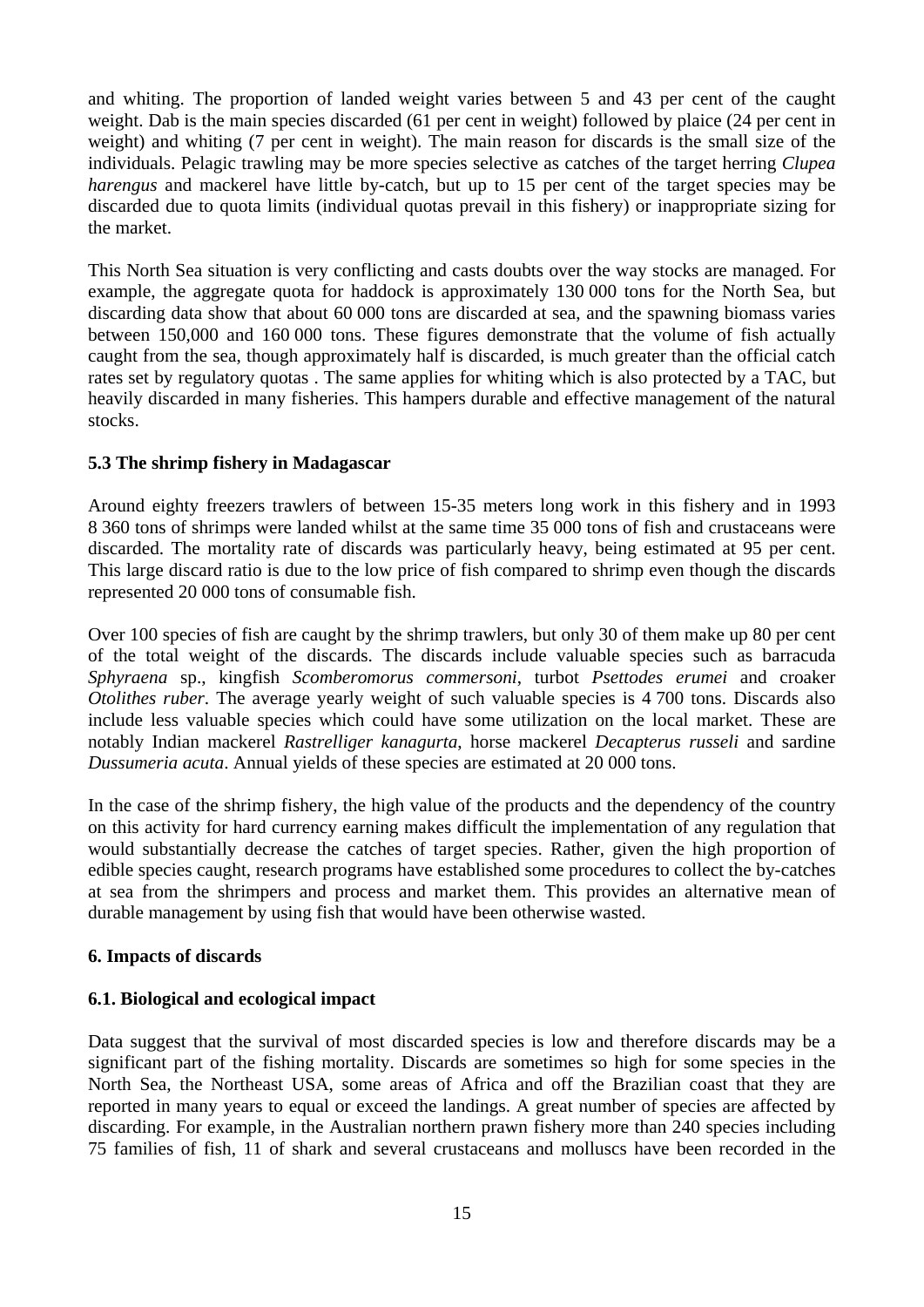composition of 30 000 tons of annual discards for this region. Data for the 1992 Bering Sea Pollock trawl show dumping of 130 species including 130 million pollock, 8.5 million rock sole, 3.2 million Pacific cod and 2.3 million flounders. Another 200 million pollock were reported to be discarded in other Bering Sea groundfish fisheries. Although these volumes are enormous, it should be noted that alone, they form an insufficient basis on which to draw inferences about their biological impact on fish populations. For example the hundreds of million pollock discards in the Bering Sea represent only 1.6 per cent of the exploitable numbers of pollock in that area and around 0.5 per cent of the exploitable biomass.

The impact of discards on non target populations may differ significantly from the effects on target species and depends in part on the life cycle the species concerned. Species having life history strategies similar to the target species may not suffer to the same degree as species with different life history features. Species having low reproduction rates and low rates of natural mortality ("k" strategy) may suffer greater impacts than "r" strategist species especially if the target species are "r" strategy base. Therefore, low discard numbers of some species may have a greater impact than high numbers of others and a, associated decline can be observed in some non target populations.

In the North Sea, considerable changes have been observed in the size and species composition of the fish community during the course of the  $20<sup>th</sup>$  Century. Some species which grow to a large size are much more scarce than they were before heavy exploitation, and there has also been a shift in favor of short-lived species that grow only to a small size. Observed changes in the size composition of the target species landed are related to fishing pressure. There are also indications that demersal fishing activities have resulted in a shift in the benthic community structure to the benefit of short-lived species with a high reproduction potential. This could mean that a considerable restructuring of the North Sea ecosystems has taken place. As an example, marine mammals and elasmobranchs (sharks, rays and skates) are at particular risk in this context due to their low reproduction rate.

Mammals and sea turtles are sometimes found in the catches of several gears (nets, trawls, driftnets). Vaquita *Phocoena sinus*, a species of harbor porpoise in the Gulf of California, is caught in the gillnet fisheries of the area. This species is considered to be the most endangered marine cetacean in the world and a commercial fishery has been banned to protect vaquita. Impacts of fishing mortality exist for other cetacean species including harbor porpoise in the Northwest Atlantic, the striped dolphin in the Mediterranean and two species of bottlenose dolphin in South Africa, however, many other cetacean species populations do not seem to be suffering from excessive mortality. The National Research Council (1992) identified shrimp trawling as the most significant source of mortality for five species of sea turtle. As well as shrimp trawl fisheries, a number of other fisheries generate some sea turtles by-catch. In the North Pacific squid drift-net fisheries appear to have an impact on sea turtle stocks (leatherback turtle Malaysian stock and perhaps Mexican stock). Many research programs on fishing techniques are under progress to avoid such undesirable catches. The sea turtle exclusion device (TED) is increasingly being used in shrimp trawl fisheries.

Discards provide food for a range of marine scavengers. Field studies have demonstrated that there is intense competition for discards between scavenging species of sea birds leading to changes in the bird population from 1900 to 1990 in the North Sea. Discards not eaten by above surface scavengers will re-enter the marine food chain and become a protein source for other marine life such as fish and crabs. Scavenging fish species also consume discards on the sea bed and there is an occupation of certain ecological niches partly due to discarding. However, if long term alterations to species assemblages are detectable in many regions, it is not so easy to separate the discarding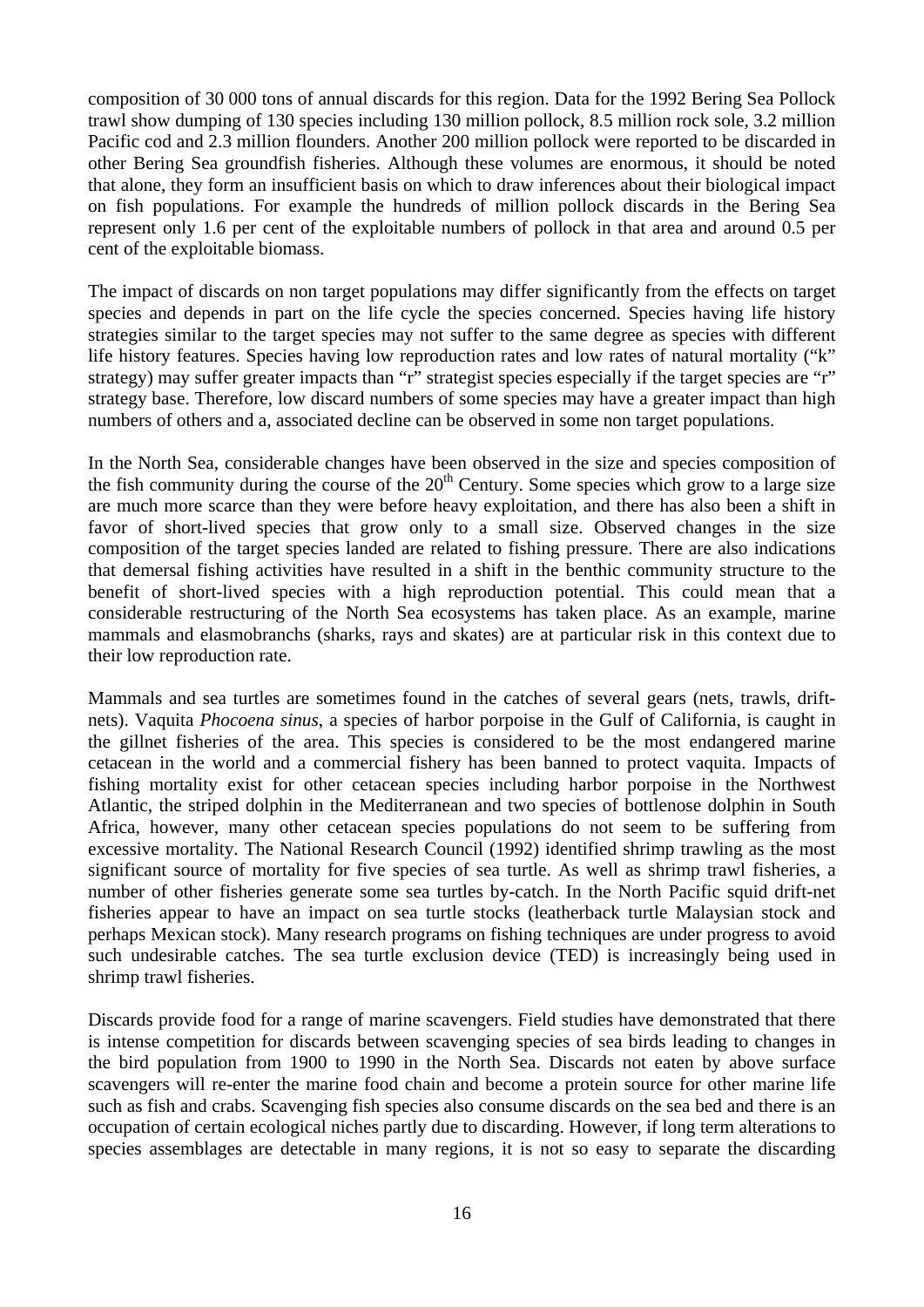effect from all the fishing impacts, which include removal of target species and habitat modifications caused by fishing gears. There is an evident lack of knowledge on the effects of discarding on the marine ecosystem which requires further investigation of sub-surface food webs.

#### **6.2 Stock assessment impact**

Discard information does not exist for all combinations of species and gears primarily because collection of such data is expensive. However, it is important to determine the impact of discards on the stock assessment calculations, and this important issue was examined by an ICES working group in 1996.

If discards are juveniles fish, then failure to account for them will result in underestimates of fishing mortality, especially of the stock size of young fish and therefore the recruitment estimate. There may not be such significant consequences for stock sizes and biomass at older ages. In contrast, the inclusion of discards volumes of adult fish will have a positive effect on estimates of stock biomass and variable effects on fishing mortality calculations.

Concerning the predictions made by stock assessment models, the effects of inclusion of discard data could be significant. The importance of discards to fishery predictions depends on the type of predictions, the assumptions of discards over time (constant or variable) and exploitation patterns by age. Long term calculations as equilibrium yield per recruit are most sensitive to the inclusion of discards in the assessment. When variable recruitment is combined with models assuming a changing partial recruitment (exploitation pattern) then the results are very sensitive to the inclusion of discards.

The inclusion of discards is however necessary to estimate the effects of discarding through the technical interactions between fishing fleets. A reduction of discards will benefit different fishing sectors. Although little of this type of research has been carried out in this field, it is obvious that some segments of a fishing fleet discard species, mostly at a juvenile stage, that are actually the target species of other segments. In the Bay of Biscay for example, the *Nephrops* fishery catch a large amount of juvenile hake which is the target species of its own net and longline fishery.

## **6.3 Economic and social impact**

In the developed world fishing is essentially an economic activity: it has moved beyond being primarily a food gathering activity to being a means of generating income and ideally profit. Given the motivation to generate profit, it can be argued that most discards are economically motivated.

## **6.3.1 Valuation of discards**

There are relatively few studies valuing the economic costs and benefits of discards compared to those concentrating on biological and technical issues. The total cost of global discards has been estimated as in the order of US\$ billions. In the North Sea bottomfish fisheries discards of marketable species are estimated to equal the reported landings of that fishery. Alverson *et al* state that *"If these discards costs are even remotely accurate, the aggregate economic losses due to discards in many fisheries and regions of the world may easily approach the value of landed catches".*

Several hundreds of thousands of marine mammals are thought to be discarded annually. Even if numbers of discards and resulting mortality are known it is particularly difficult to place economic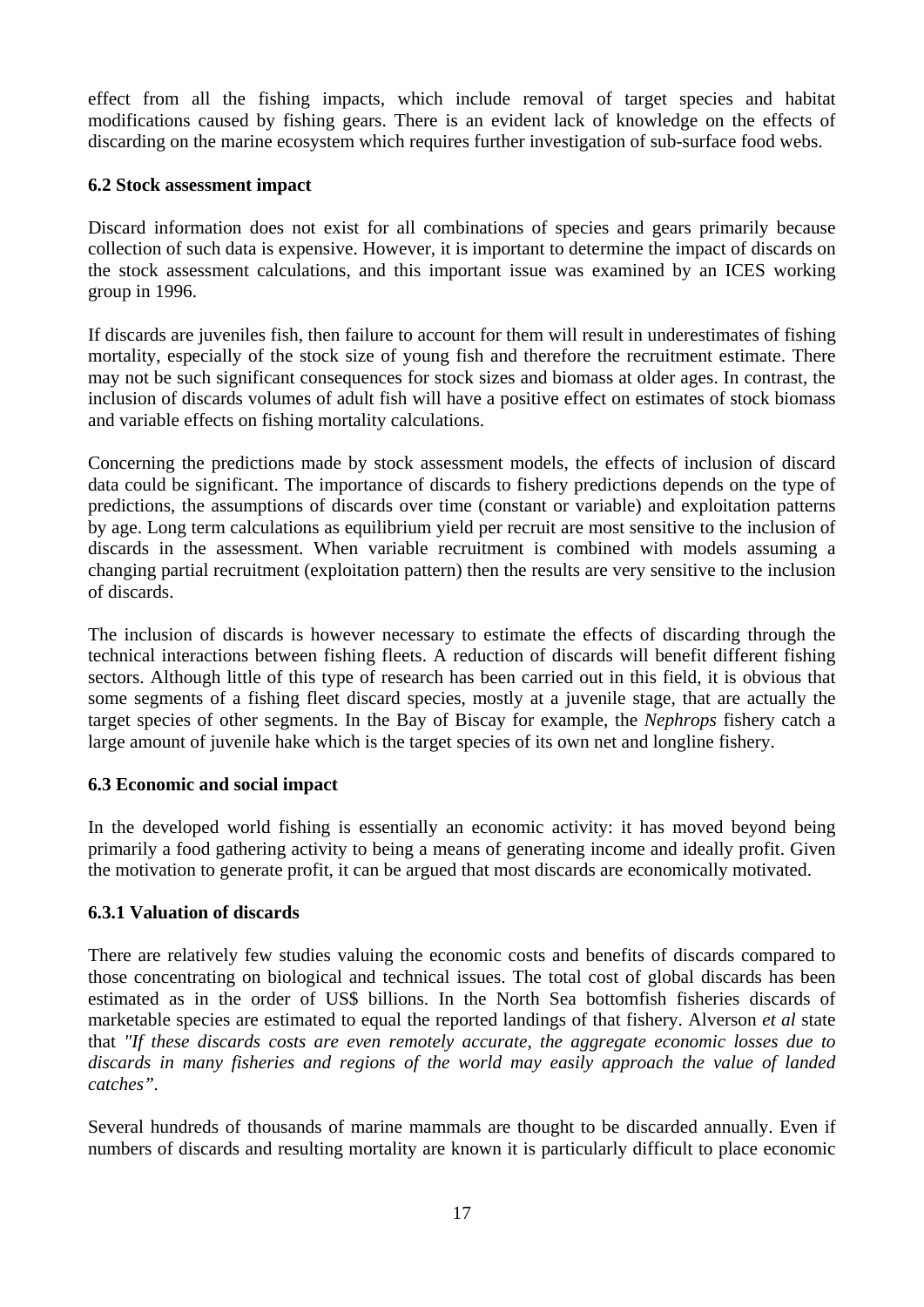value on these species given that the affected birds and marine mammals do not have markets and therefore current prices. However, developments in valuation techniques, to create hypothetical markets for non-use goods allow for the estimation values that people place on knowing that dolphins or particular bird species, for example, exist.

The references above to discard valuation refer to direct values, i.e. the market value of species actually thrown overboard and presumed not to survive. However, indirect impacts of discards also carry a value, for example, the value of lost future catches of target and non-target species. The full range of economic impacts resulting from discards are discussed below.

## **6.3.2 Economic impacts**

There are four major categories of economic impact resulting from discards:

- Income that has been foregone as a result of juvenile and adult target species discards
- Income foregone in other fisheries as a result of discarding juvenile and adult non-target species
- Costs associated with discarding non-commercial species
- The cost of managing discards and measuring their quantities;

## **6.3.2.1 Commercial species discards**

Target species have to be distinguish from the non target commercial species.

## **6.3.2.1.1 Target species discards**

Discard induced mortalities affecting mature, immature or non-legal sexes of target species incur immediate economic loss. Direct economic losses are also sustained if only the part of a target species with the highest value is utilized. For example, the practice of shark finning results in a discard of a substantial amount of body weight which fetches a much lower price than the high value fins.

If mortality is significant, future biological reproduction of the target species can be limited, particularly if the species is at or near over-exploitation. Damage to biological reproduction of a stock affects future generations of fishers who will have to exert more fishing effort (and hence costs) to generate constant returns if the stock becomes overfished. These future costs are not borne by the current fishers, they are externalities, and so do not affect the current decision to discard to the detriment of future fishers.

There is also a negative cost of target species discards to fish purchasers in the form of lost consumer surplus (that is a reduction in the benefit that purchasers get from their good, over and above the price, they pay for it). If the prices respond to changing volumes of fish reaching the market, when discards occur less target species reaches the market, therefore prices to the consumer increase and so consumer surplus effectively decreases.

## **6.3.2.1.2 Discards of commercial non-target species**

Discards of target species in other fisheries occur when by-catch species are juvenile or of a lower value to target species. Such discards can result from quotas levels which do not reflect the natural changes in species abundance and shared habitats of fish stocks. The resulting costs of non-target species discards are borne directly by current fishers as lost catch, and indirectly as lost catch in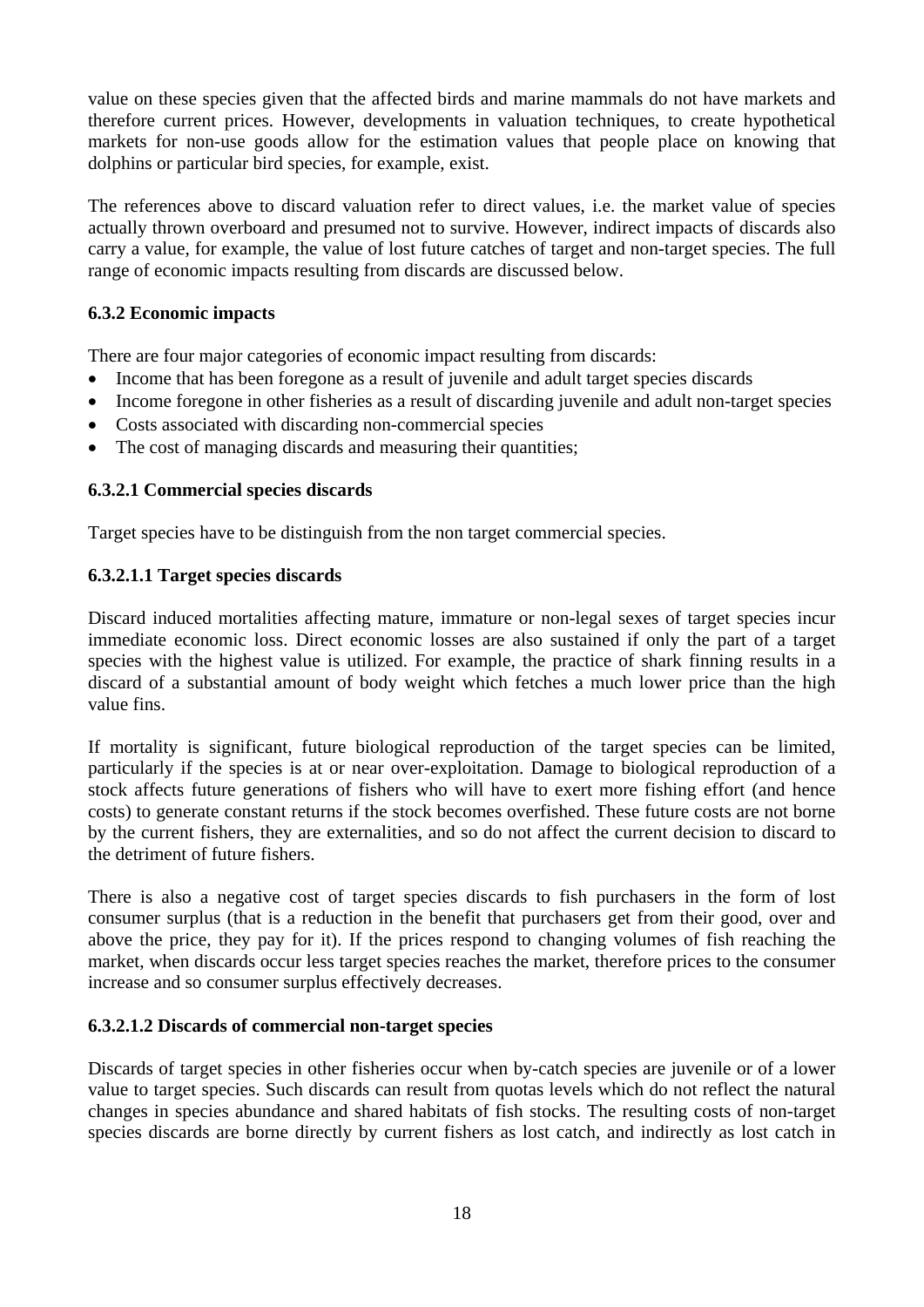other fisheries. The cost of losses to other fisheries are external and so do not influence the target species fisher's economic decision to discard.

The UK east coast brown shrimp fishery discards substantial quantities of juvenile commercial and non-commercial fish as part of normal operations. A study of this fishery's discards estimates that the market value of annual lost landings revenue of non-target whiting, cod, sole, dab and plaice amounted to £ 2.5 million.

If future catches are reduced through discards, then the impacts are felt by industry operators beyond those actually involved in capture. Lost landings imply reductions in associated shore-based marketing, processing and service industries and potentially employment and the structure of local fishing communities.

## **6.3.2.2 Discards of non-commercial species**

The cost of capture and subsequent discard of non-target species of little or no commercial value can be measured by considering the price of labor, machinery operation and other inputs required to catch, sort and discard. It can be argued that processing time is lost as a result of dealing with nontarget species. Higher fuel consumption, longer on-deck time for target species and associated reduction in quality and wear and tear on fishing gear and vessels have also been recognized as costs.

The cost of effort associated with discarding species of little commercial value in the Bering Sea Pollock fishery was approximately US\$ 1.03 million in 1992, calculated by assuming that the processing plant was operating at full capacity and therefore discards of 6.2% of all Pollock caught represented a similar proportion of operational variable costs.

Many tons of non-commercial species are also discarded annually and it is almost impossible to value their contribution to the marine ecosystems and food chains, which could be significant and very difficult to value.

Discards can also damage species populations that currently have either no market value or that which is so low as to make exploitation uneconomic, but which may develop into medium or high value species in the future, e.g. sturgeon, whelks, etc.

# **6.3.2.4 Costs of managing discards**

The cost of fisheries management, prevention of discards and research is substantial. It has been estimated in 1994 that the approximate global fisheries management budget related to discards is in the order of US\$ 4.5 billion (This was calculated by assuming that 10% of US marine fisheries management costs are spent on discards and that the budget in other countries is half of that in the US, i.e. 5% of marine fisheries management).

Observer and enforcement costs must also be considered as direct management costs. The cost to fishery participants of mandatory changes in fishing gear or devices are also related to discards and should include the cost of their research and development.

If the quality of base data used in stock assessment is not reliable as a result of discards then the economic cost of distorted stock assessment research, resulting incorrect management measures and their associated impact on the fishing industry and communities could be immense.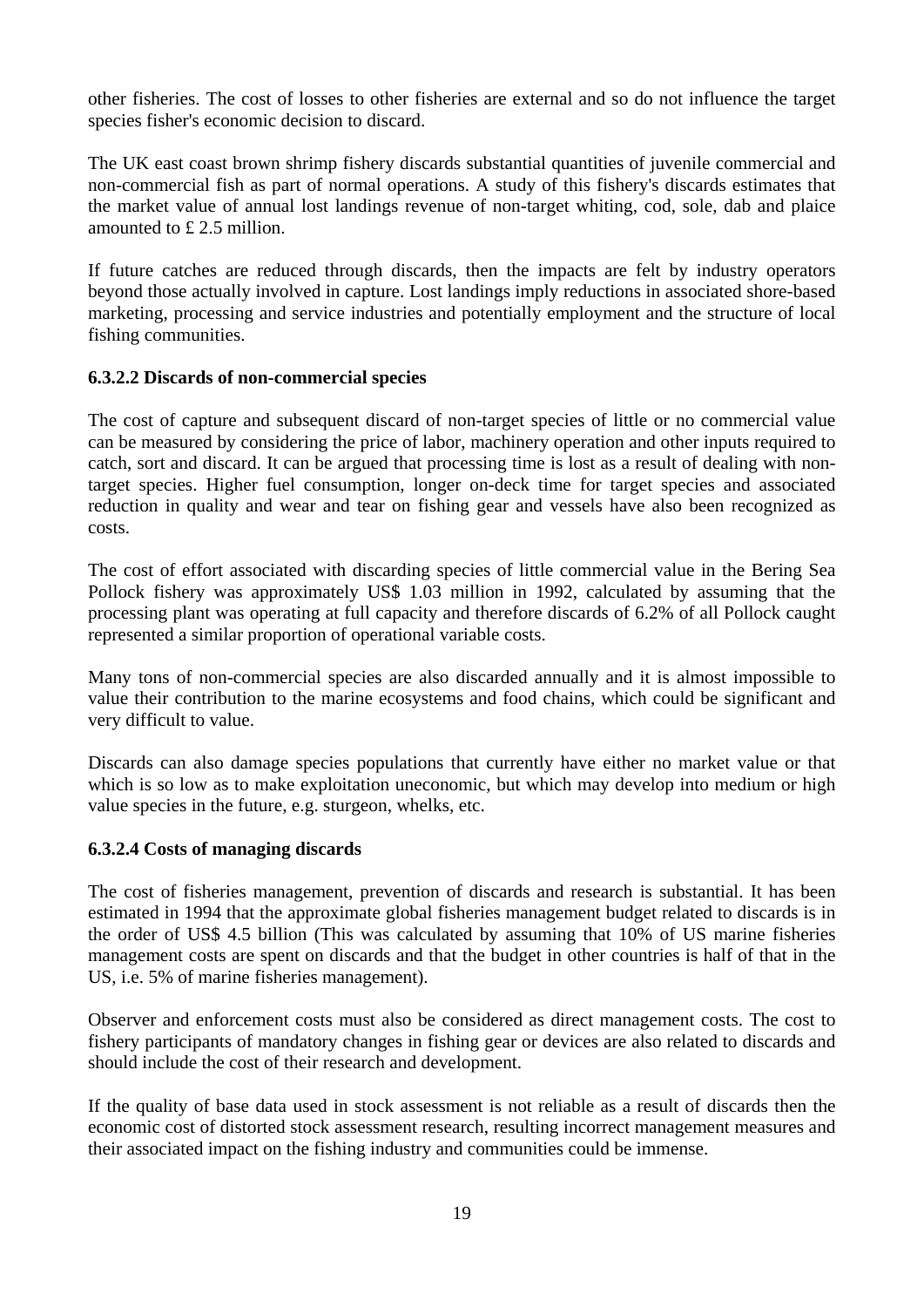#### **6.3.3 Social impacts**

The socio-cultural impact of discards vary between nations and sections of society depending on ethical beliefs, cultural differences and dependency on marine resources for food or sources of livelihood.

Data associated with driftnet fisheries indicates that the use of this type of gear in some fisheries produces relatively low discard rates, for example in the Northwest Pacific Squid Driftnet and Tasman Sea Tuna Driftnet fisheries. However, negative popular opinion in EU countries over their perceived high discard rates has forced the ban of driftnet fisheries resulting in large compensation packages to affected fishing operators, mainly in Italy, forced to stop using this gear.

The ethical issues associated with discards and bycatch of marine mammals appear to vary widely depending on the geographical position and beliefs of particular nations. By-catch of marine mammals and turtles is acceptable in some countries where their meat is actively sought, but completely unacceptable in other countries, often developed nations, where these creatures are not regarded as sources of protein but instead sometimes with affection and status as symbols of biodiversity.

The effect of discards and bycatch in some developing countries or fisheries dependent sections of an economy is important when fish is a major source of food protein and generates significant export earnings and local employment. The increased specialization of fisheries has led to greater user group conflict over bycatch.

Discards in a fishery have an impact on the fishery because it affects the dynamics of the exploited stocks in term of yields per recruit. The bycatch species in one fishery may be the target of other fisheries. Therefore, discards also have a social impact because they can affect other fisheries; assessment of this effect is required to improve management of fisheries.

Measures can be taken to compensate fishermen who have had their target resource damaged by the discarding actions of others. Those fishermen responsible for the waste of the resource could be obliged to pay compensation which could take the form of quota reductions implemented to maintain the stocks at the optimum catch level. Such measures need to take into account the migration of species to determine the exact regional distribution of compensation.

## **7. Solutions**

Government, industry and the general public want to see less waste of resources. They are working to achieve this aim by finding solutions to reduce the volume of discards. A simple solution which would achieve such a reduction is to reduce fishing effort but this is not a direct by-catch management policy *per se*. A decrease of fishing effort will reduce catch (and so discards) in the immediate short term. However, in the long term the level of discarding may increase even if effort is effectively contained due to the increased stocks of by-catch species. Other ways exist to improve the actual situation in fisheries. However more than one solution needs to be employed simultaneously.

## **7.1. Improve the trade utilization of species**

Improving the economic value of fish discards by transformation could be applied in some fisheries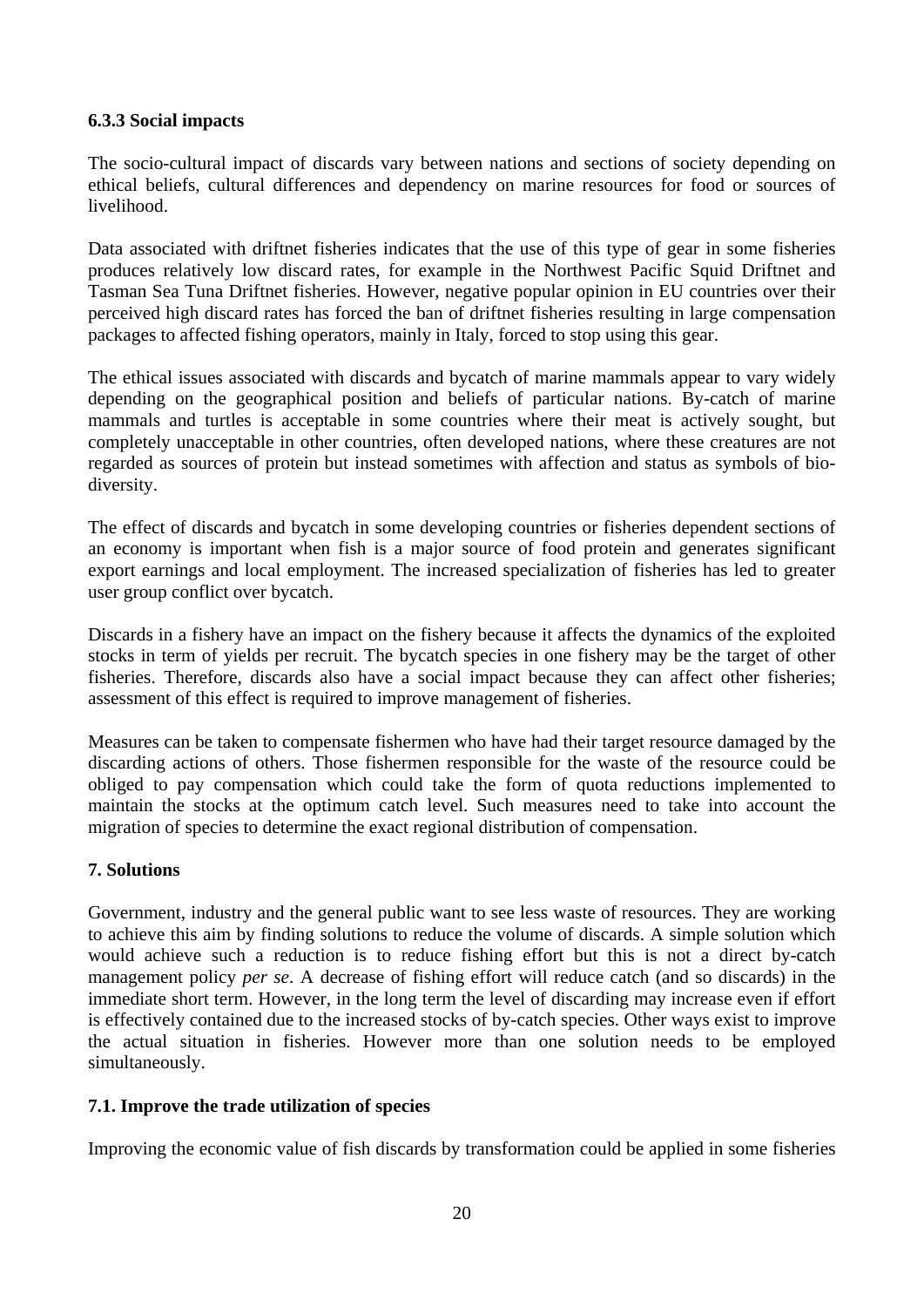provided that the onboard storage problem is solved. Experimental processing of fish discards show that the products obtained have a dry weight content of 70-95 per cent and possessed excellent functional characteristics for application in a variety of food-feed formulations. In addition, processing discards from shrimp were used to prepare protein, flavor enhancers, chitin/chitosan and carotenoids.

Better use of catches has been suggested in some shrimp fisheries. For instance in Madagascar, a project for collection of fish caught by freezer trawlers using small boats was suggested. The objective was to produce 6 000 jobs with 16 000 tons of unused catch. Similar collections of bycatch from shrimp trawlers by packers have been reported in India, Nigeria and Cuba. It is recognized, however, that there are particular problems associated with the use of shrimp by-catch. The catch consists of a large number of small fish of many species which makes methods of utilization problematical. Juveniles of commercial species which were discarded have an economic value and may not be reduced to low value products (e.g. fish meal or oil); such under-utilization results in losses of a much higher proportion of nutritional value in all transfers through the fishmeal food chain. This continued wastage does not provide a long term solution to the problem.

Successful use of bycatch is usually market lead and efforts should continue to assist in identifying suitable marketing and product development opportunities where appropriate. However, where better utilization of catches is not possible, the management of bycatch remains an increasing concern.

## **7.2 Improve the selectivity of fishing operations**

The fishing operations must be improved by several ways in order to diminish the bycatch and discards.

## **7.2.1 Adequate use of existing gears**

In some cases it is not necessary to develop news gears where an improvement of selectivity can be achieved by using more appropriate gears already in existence. This point is well illustrated by an Australian fishery which damaged and killed a large number of undersized spanner crab *Ranina ranina* from tangle nets. Field trials identified the most efficient net configuration to minimize damage while maintaining catch rates. A hanging coefficient of 0.7, instead of the then used 0.5, was suggested to get tightly hung nets of mesh sizes between 25 and 85 mm in order to minimize the damage when crabs were disentangled and significantly decrease the number of illegal sizes of crabs in the catch. Better utilization of existing gears could help to mitigate bycatch and discards.

## **7.2.2. Increase mesh-size and improve gear selectivity**

There have been successful introductions of efficient selective fishing gear and harvesting practices which seem to have lead to a reduction in discards in the fisheries concerned. These include actions to increase the release of non target species using in some cases the differential species behavior :

- the backdown procedure and the Medina panel in tuna purse seine
- the Nordmore grate in temperature water shrimp/demersal fisheries
- turtle exclusion devices (TEDs) in shrimp trawls
- square mesh panels, bottom-position fisheyes and other BRDs in trawls
- acoustic scaring devices (pingers) in gillnets
- escape windows in pots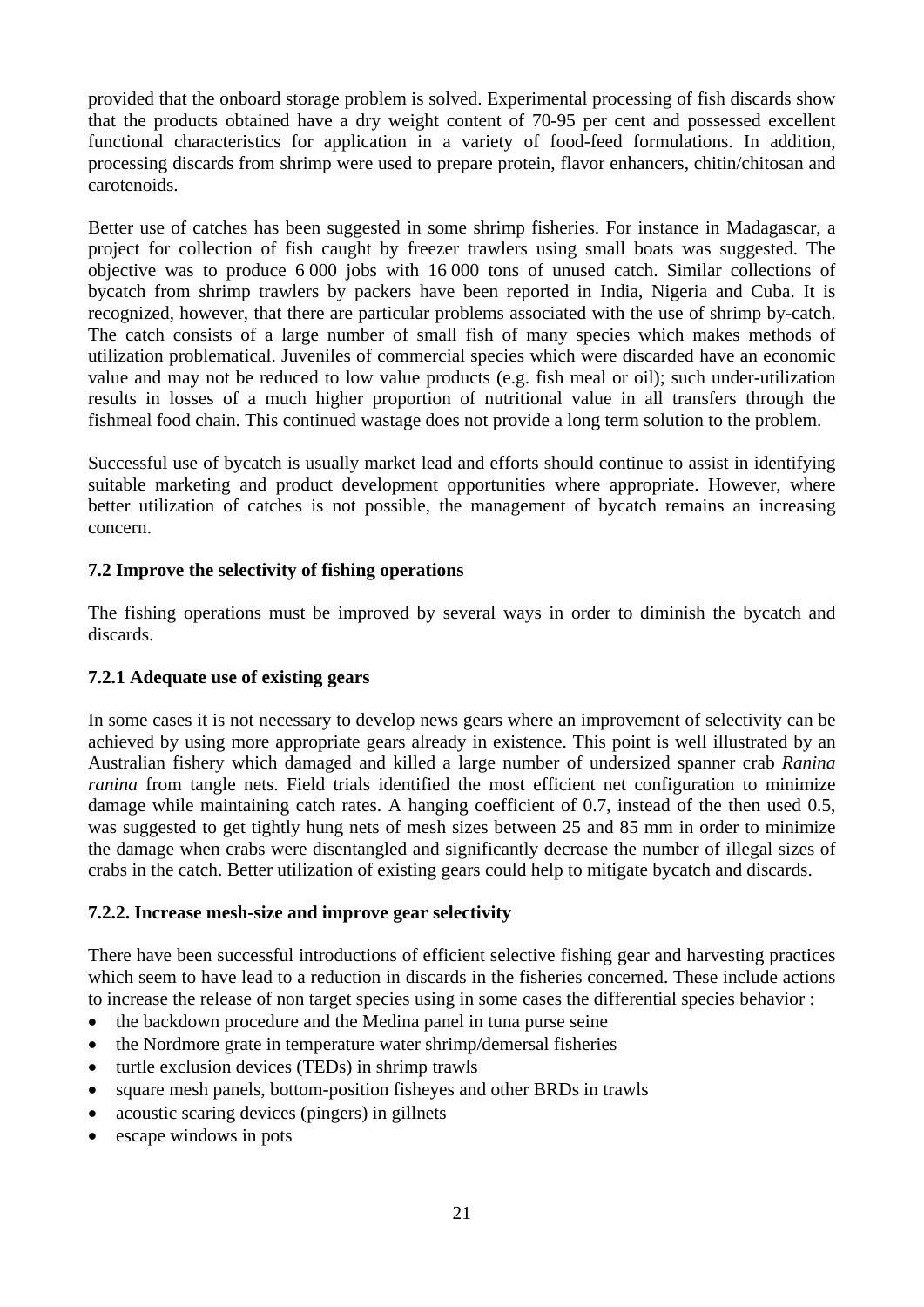scaring devices in traps.

The addition of turtle exclusion devices in the fishery also reduces the catch of finfish as in the commercial shrimp fishery of the Gulf of Mexico. Several bycatch reduction devices have been tested in prawn fisheries and some designs have shown good results of substantially reducing finfish bycatch whilst losing only a small amount of target shrimp catch. As an example, the square meshes nets which keep their shape and allow smaller fish to escape reduce finfish bycatch by 30 to 70 per cent according to areas.

The introduction of such modified gears could be encouraged through the use of incentives for the fishermen. However, such changes in gear need to be economically feasible for the industry to accept them. The aim is to make sure that when the amount of discards is lowered, the catch of target species is not also reduced below economic levels and therefore the overall cost of fishing is not increased to uneconomic levels. It is apparent, however, that these techniques are not universally applicable and further efforts are required to develop suitable gear or gear modification for fisheries with high discards.

## **7.2.3. Spatial and temporal management of fishing effort**

Spatial and temporal management of fishing effort concerns areas with a high concentration of juveniles of commercial species. Regulatory measures concern gears or species (e.g. mackerel box around Cornwall in the EU waters) whose targeting is forbidden in a precise area. The North Pacific Fishery Council adopted in 1998 a measure to reduce bycatch of halibut and crab by banning bottom trawl gear as a method of fishing for pollock in the Bering sea. In a number of fisheries (Gulf of Mexico, North Sea), some sensitive areas have been closed to any exploitation, mostly on a seasonal basis but also permanently (i.e. sanctuaries).

Some specific studies have assessed the impact of such closures, and found that there are some substantial benefits for the durable management in terms of recruitment. Juveniles that would have been caught and discarded are protected and are recruited to the fishery. The rationale for a closed area must therefore be along the lines of reducing uncertainty by improving chances for a good recruitment to the fishery, improving yield per recruit, protecting juvenile habitat and providing refuge for fish.

It is important to mention here the voluntary bycatch reduction program in the North Pacific Fisheries which aims to avoid fishing in areas with a high concentrations of crabs and halibuts, called bycatch "hot spots". Scientific observation data are transmitted through satellite to a center which generates charts that are transmitted back to the vessels. These charts indicate the areas where bycatch is high and information is updated every 24 hours. In addition each vessel is provided with a list of other vessels and their bycatch rates which eliminates the excuse that the skipper did not realize his bycatch rates were high. This creates strong pressure which acts as an incentive to reduce bycatch. Vessels moving away from high bycatch areas exert peer pressure on any vessel that is reluctant to move. This conduces to sacrifice high target catch rates in order to keep bycatch rates low.

## **7.3. Modify management policy**

Fishery policy is one of the two main reasons for discarding, therefore regulations have to be adapted to diminish the quantity of discards. in response to this fact, the EU has changed the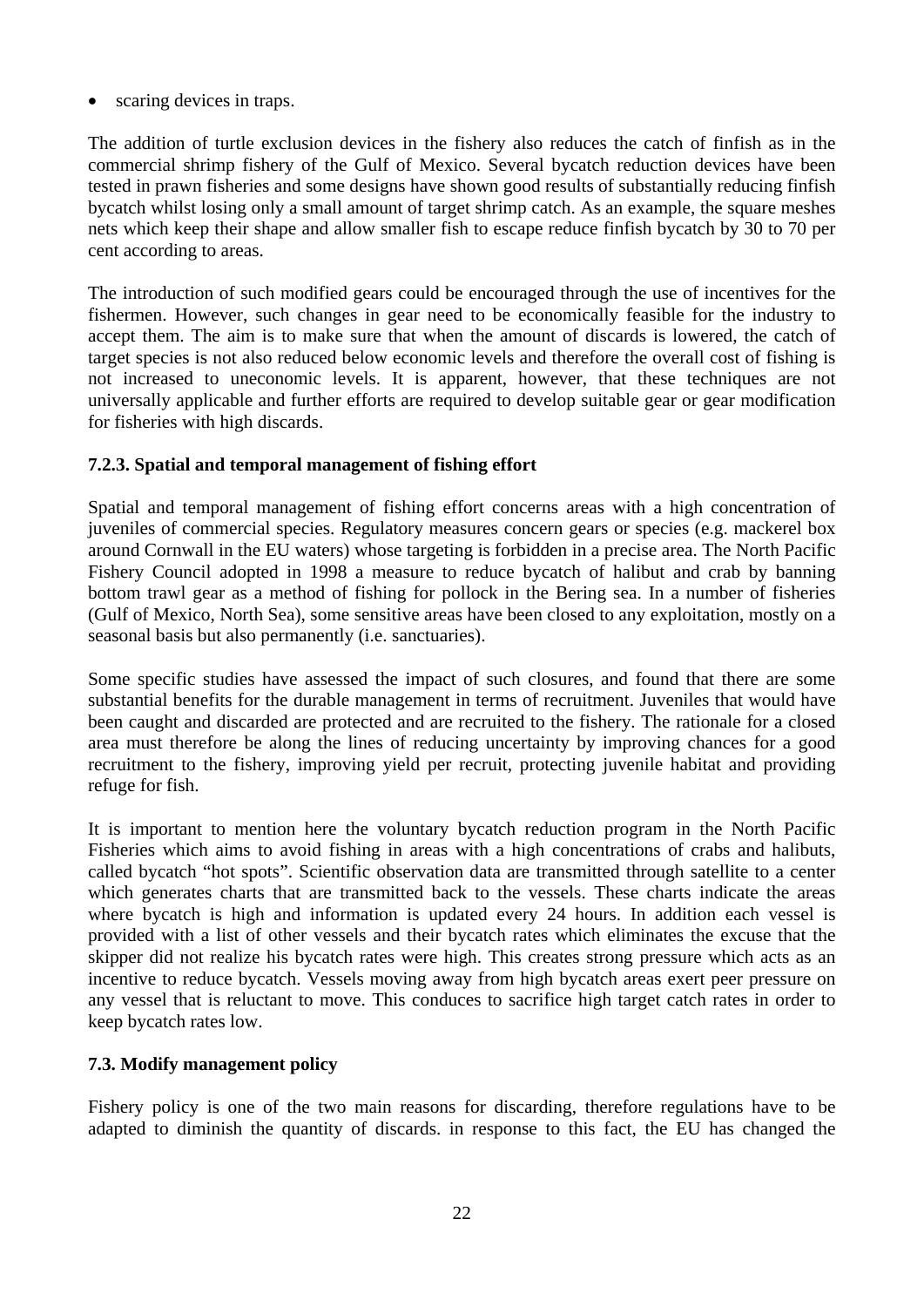management of yearly quotas to allow more flexibility in fisheries management. Fishermen can now exceed a current quota level but face a penalty decreasing of the quota in the following years. Technical measures have also been recently modified. So for many species the minimum landing size is decreased or suppressed, permitting that some small fish may appear in the landings and therefore disappear from discards. The mesh size is also modified by taking better account of the main species in the catch.

Various regulatory approaches may contribute to high bycatch rates. Open access fisheries generally lead to "recruitment fisheries" and increased targeting of young small fish. In quotacontrolled fisheries, excess of capacity may result in a "race for fish" which may discourage fishing practices that minimize bycatch.

A ban on discards is used in some countries (Norway, New Zealand). In Norway, all the catch has to be landed for ten stocks of seven commercially important species. However, it is not always clear of the exact effect of such measures which are often difficult to enforce. Observations at sea showed that landings did not conform to the observed catches. In New Zealand Individual Transferable Quotas (ITQs) are used with special measures to avoid high grading which was observed at the beginning of the ITQ system and until 1992. Discarding is now illegal, except in very limited circumstances. However despite advances in technology, fishers exercising their legal rights can accidentally catch species not covered by their quota entitlements. Four options are available to those who accidentally exceed their entitlement:

(1) the fish can be landed directly to a specified processor and the fisher receives no payment;

(2) the fish are landed and the harvest is traded-off against holdings of other species;

(3) additional quota necessary to cover the non target species can be acquired within a set period of time;

(4) a deemed value can be paid, bases on port prices, and may be refunded if additional quota rights are acquired.

The first two options are not frequently used and the use of the remaining two options varies depending on relative profitability. It should be mentioned that the deemed value system does not address the problem of high-grading. High-grading will still occur while the fishery has quota for the species being discarded. However, this practice could be mitigated by using value-based ITQs, but this management measure has not been tested in any fishery to date and there may be considerable problems associated with its implementation and acceptance by the fishing industry. While a wide variety of policy options exist, none can totally eliminate economic incentives to discard in some fisheries.

The solution of the global discard problems will vary between fisheries and regions. Species do interact and so in the Gulf of Mexico, for example, removal of fish predators on shrimp could positively impact on stocks as they do not prey or scavenge on discards; thus discards may actually benefit the stock of these populations. Simulation models of the US southeastern shrimp fishery suggests that increases in the population of finfish as a result of bycatch reduction may lead to increased shrimp predation and a decline in the stock of as much as 10 per cent. A clear understanding of the nature and the scope of specific fishery problems should precede the introduction of management and other measures.

The FAO estimated that about a 60 per cent reduction in the level of discards can be achieved through the increase due of selective fishing gear (existing of new) and the development of fisheries management policies that create the correct incentives for fishers.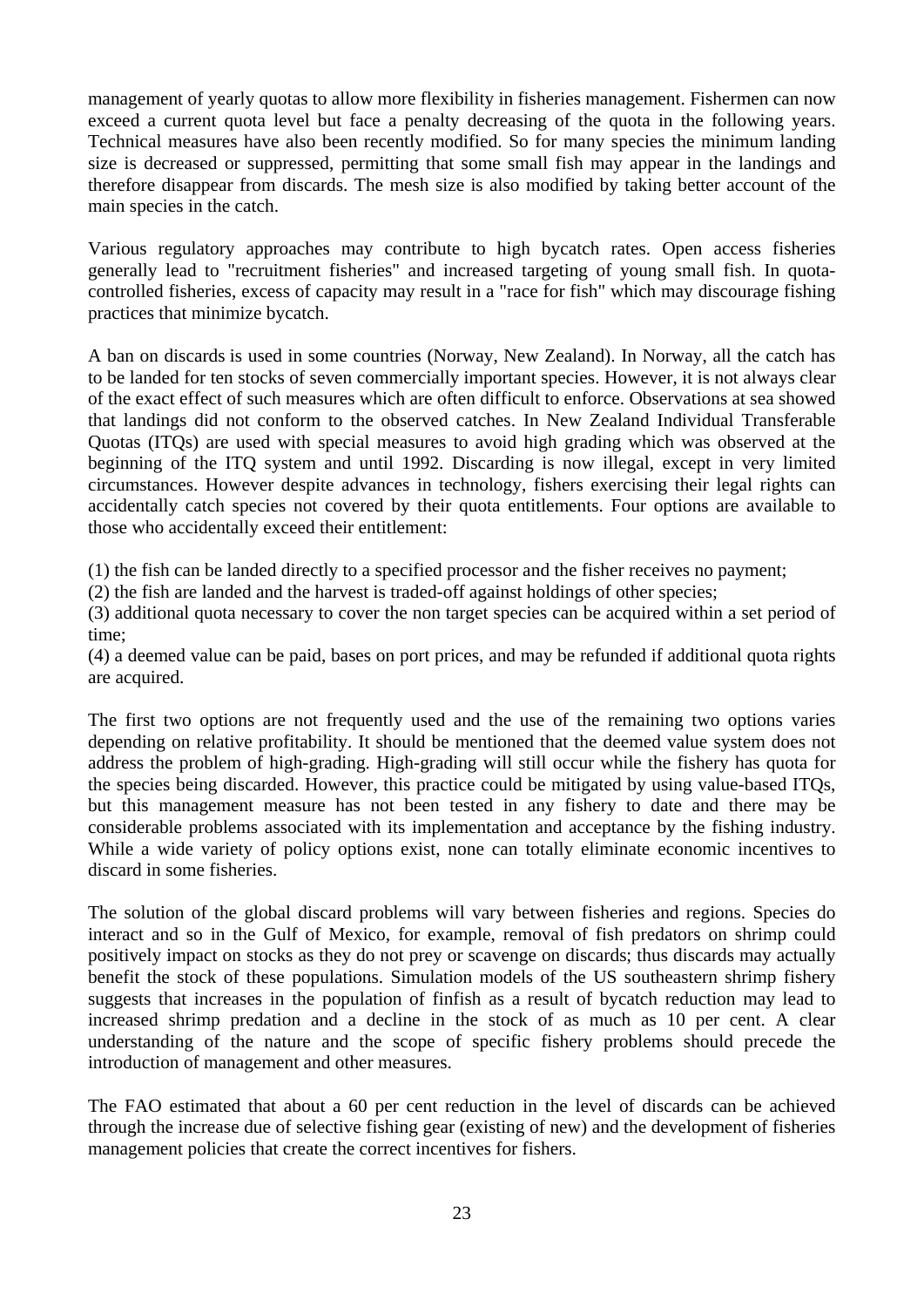#### **8. Conclusions**

Discard practices concern a great number of species and vary between fisheries. The current global discards level if unacceptable. Further desirable reductions are possible but some level of discarding will always be a feature of fisheries, regardless of the gear being used. There are many reasons for discarding, mainly economic reasons but also regulatory measures for conservation of commercial species. Management has to be improved to reduce discards in fisheries to enhance their sustainability by setting reasonable discard targets to be attained in different fisheries. There is a need to improve the selectivity of fishing operations particularly of gears such as trawls used in tropical industrial fisheries. The FAO Code of Conduct for Responsible Fishing operations should be applied and the introduction of selective gears by fishermen needs to be helped by the administration after positive experiments have been conducted on commercial vessels.

However more information is required on discards as many fisheries have never been investigated. Research should be developed to ensure a better understanding of ecosystem interactions and to provide answers to many questions that exist: What is the impact of actual discarding on the ecosystem ? What will be the effect of limiting discards using more selective gears ? There is a need also to assess the impact of regulations and marine policies and ability to lessen the waste of resources.

#### **Summary**

Discarding of unmarketable, restricted species and small size individuals of commercial species is a global, economic, environmental and political problem. The discard rates vary greatly in observed fisheries according to gear, target species, season and area. Details are provided for such case studies as the fisheries of Northwest Atlantic, the European Union fisheries and the Madagascar shrimp fishery. Discards have a variety of effects including biology, ecology, economic and social aspects. The effectiveness of various regulations to reduce the level of discarding has been reviewed and include technical, administrative and economic management measures. A great number of fisheries have not been observed and should be explored with scientific observation at sea. Research needs to be carried out on discards reduction methods and gear devices and the different management systems should be evaluated to determine their effects on limiting resource wastage.

## **Bibliography**

Alverson D.L., Freeberg M.H., Pope J.G., Murawski S.A. (1994). A global assessment of fisheries bycatch and discards. *FAO Fisheries Technical Paper* **339**, 233 pp. Rome, FAO. [This is an extensive worldwide report on all the aspects of discard problem].

Castro K., Corey T., DeAlteris J., Gagnon C. (eds.), (1996). *Proceedings of the East Coast bycatch conference, RI, USA, 7-8 April 1995*. Rhode Island Sea Grant RIU-W-95-001, 160 pp. [This contains all aspects of the bycatch problem on the East coast of USA].

CEE-DGXIV/C/1 (1992). *Rapport de la Commission au Conseil sur la pratique des rejets dans les pêcheries communautaires : causes, conséquences, solutions,*. 46 pp. European Commission Report. [This is an analysis of discard practises and solutions in European countries].

Clucas I. (1997). A study of the options for utilization of bycatch and discards from marine capture